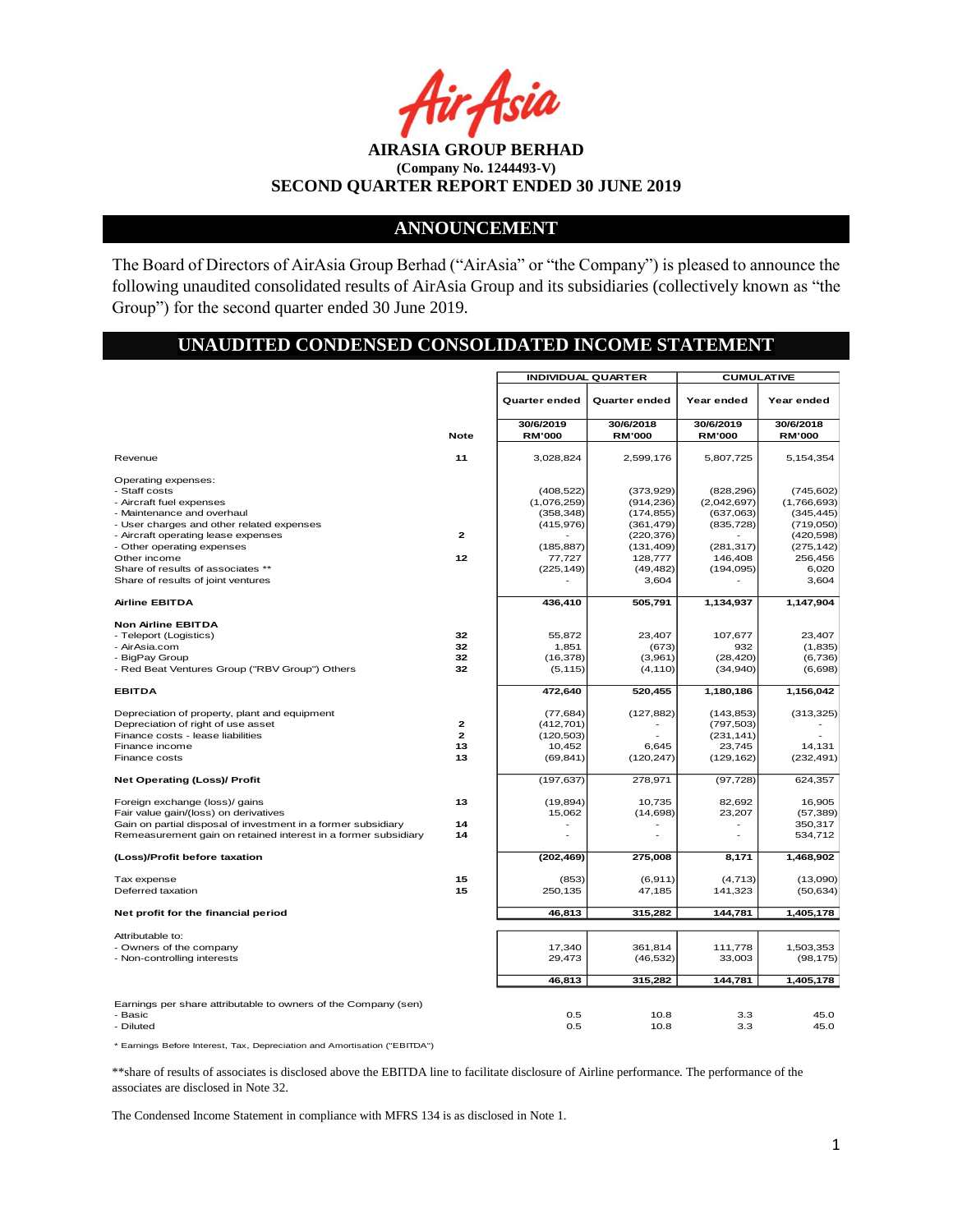Asia

# **UNAUDITED CONDENSED CONSOLIDATED STATEMENT OF COMPREHENSIVE INCOME**

|                                                                                     | <b>INDIVIDUAL QUARTER</b>  |                            | <b>CUMULATIVE</b>          |                            |
|-------------------------------------------------------------------------------------|----------------------------|----------------------------|----------------------------|----------------------------|
|                                                                                     | Quarter ended              | Quarter ended              | Year ended                 | Year ended                 |
|                                                                                     | 30/6/2019<br><b>RM'000</b> | 30/6/2018<br><b>RM'000</b> | 30/6/2019<br><b>RM'000</b> | 30/6/2018<br><b>RM'000</b> |
| Net profit for the financial period                                                 | 46,813                     | 315,282                    | 144,781                    | 1,405,178                  |
| Other comprehensive income/(loss)                                                   |                            |                            |                            |                            |
| Remeasurement loss on employee benefits liability, net of tax<br>Fair value reserve | (1,231)<br>42,194          | (15, 422)                  | (1,486)<br>83,552          | 8,480                      |
| Cash flow hedges                                                                    | (272, 842)                 | 13,085                     | 244,276                    | 11,892                     |
| Foreign currency translation differences                                            | (67,003)                   | (26, 767)                  | (16, 365)                  | 88,222                     |
| Total comprehensive (loss)/income for the period                                    | (252,069)                  | 286,178                    | 454,758                    | 1,513,772                  |
| Total comprehensive income attributable to:                                         |                            |                            |                            |                            |
| Owners of the Company                                                               | (280, 716)                 | 332,710                    | 418,227                    | 1,611,947                  |
| Non-controlling interests                                                           | 28,647                     | (46,532)                   | 36,531                     | (98, 175)                  |
|                                                                                     | (252,069)                  | 286,178                    | 454,758                    | 1,513,772                  |

The condensed consolidated income statement and consolidated statement of comprehensive income should be read in conjunction with the audited financial statements for the financial year ended 31 December 2018 and the accompanying explanatory notes attached to the interim financial statements.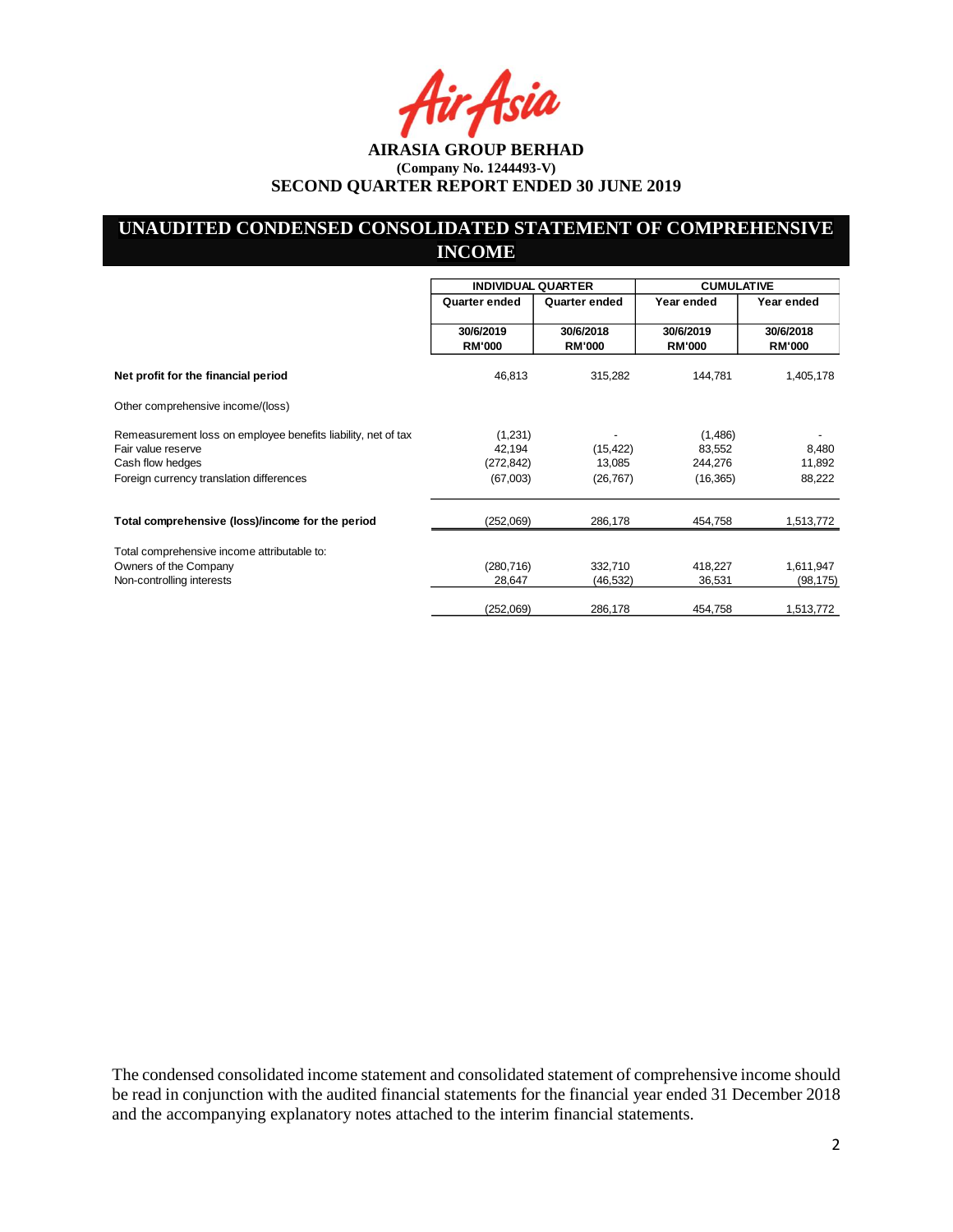r Asia

**AIRASIA GROUP BERHAD (Company No. 1244493-V) SECOND QUARTER REPORT ENDED 30 JUNE 2019**

# **UNAUDITED CONDENSED CONSOLIDATED STATEMENT OF FINANCIAL POSITION**

|                                                                 | AS AT                      | AS AT                       |
|-----------------------------------------------------------------|----------------------------|-----------------------------|
| <b>Note</b>                                                     | 30/6/2019<br><b>RM'000</b> | 31/12/2018<br><b>RM'000</b> |
| <b>NON CURRENT ASSETS</b>                                       |                            |                             |
| 16<br>Property, plant and equipment                             | 2,964,983                  | 2,851,917                   |
| Right of use assets<br>24                                       | 10,811,095                 |                             |
| Investment in associates<br>18                                  | 794,049                    | 282,738                     |
| 14<br>Investment in a jointly controlled entity                 |                            | 583,854                     |
| Investment securities                                           | 569,137                    | 477,860                     |
| Intangible assets                                               | 627,568                    | 615,413                     |
| Deferred tax assets                                             | 974,400                    | 891,445                     |
| 19<br>Receivables and prepayments                               | 3,234,170                  | 3,067,583                   |
| Deposits on aircraft purchase                                   | 774,757                    | 578,002                     |
| Derivative financial instruments<br>25                          | 343,650                    | 383,111                     |
|                                                                 | 21,093,809                 | 9,731,923                   |
| <b>CURRENT ASSETS</b>                                           |                            |                             |
| Inventories                                                     | 123,618                    | 106,326                     |
| 19<br>Receivables and prepayments                               | 1,272,658                  | 1,394,970                   |
| Deposits on aircraft purchase                                   | 201,176                    | 398,215                     |
| Amounts due from joint ventures                                 |                            | 6,792                       |
| Amounts due from associates                                     | 504,844                    | 404,139                     |
| Amounts due from related parties                                | 164,798                    | 124,277                     |
| Derivative financial instruments<br>25                          | 132,640                    | 267,311                     |
| Tax recoverable                                                 | 14,971                     | 13,576                      |
| Deposits, bank and cash balances                                | 3,226,964                  | 3,326,921                   |
| 22<br>Assets classified as held for sale                        | 1,895,996                  | 2,775,321                   |
|                                                                 | 7,537,665                  | 8,817,848                   |
| <b>CURRENT LIABILITIES</b>                                      |                            |                             |
| Trade and other payables<br>20                                  | 1,689,929                  | 1,969,125                   |
| 21<br>Aircraft maintenance provisions/ payables                 | 763,595                    | 878,941                     |
| Sales in advance                                                | 1,178,171                  | 1,128,447                   |
| 25<br>Derivative financial instruments                          | 66,959                     | 465,277                     |
| Amounts due to associates                                       | 23,413                     | 32,228                      |
| Amounts due to related parties                                  | 147,120                    | 103,078                     |
| Amounts due to joint ventures                                   |                            | 11,032                      |
| 23<br><b>Borrowings</b>                                         | 789,146                    | 423,163                     |
| Lease liabilities<br>24                                         | 2,145,659                  |                             |
| Provision of taxation                                           | 9,682                      | 4,741                       |
| 22<br>Liabilities directly associated with assets held for sale | 1,300,235                  | 1,834,326                   |
|                                                                 | 8,113,909                  | 6,850,358                   |
| NET CURRENT (LIABILITIES)/ ASSET                                | (576, 244)                 | 1,967,490                   |
|                                                                 |                            |                             |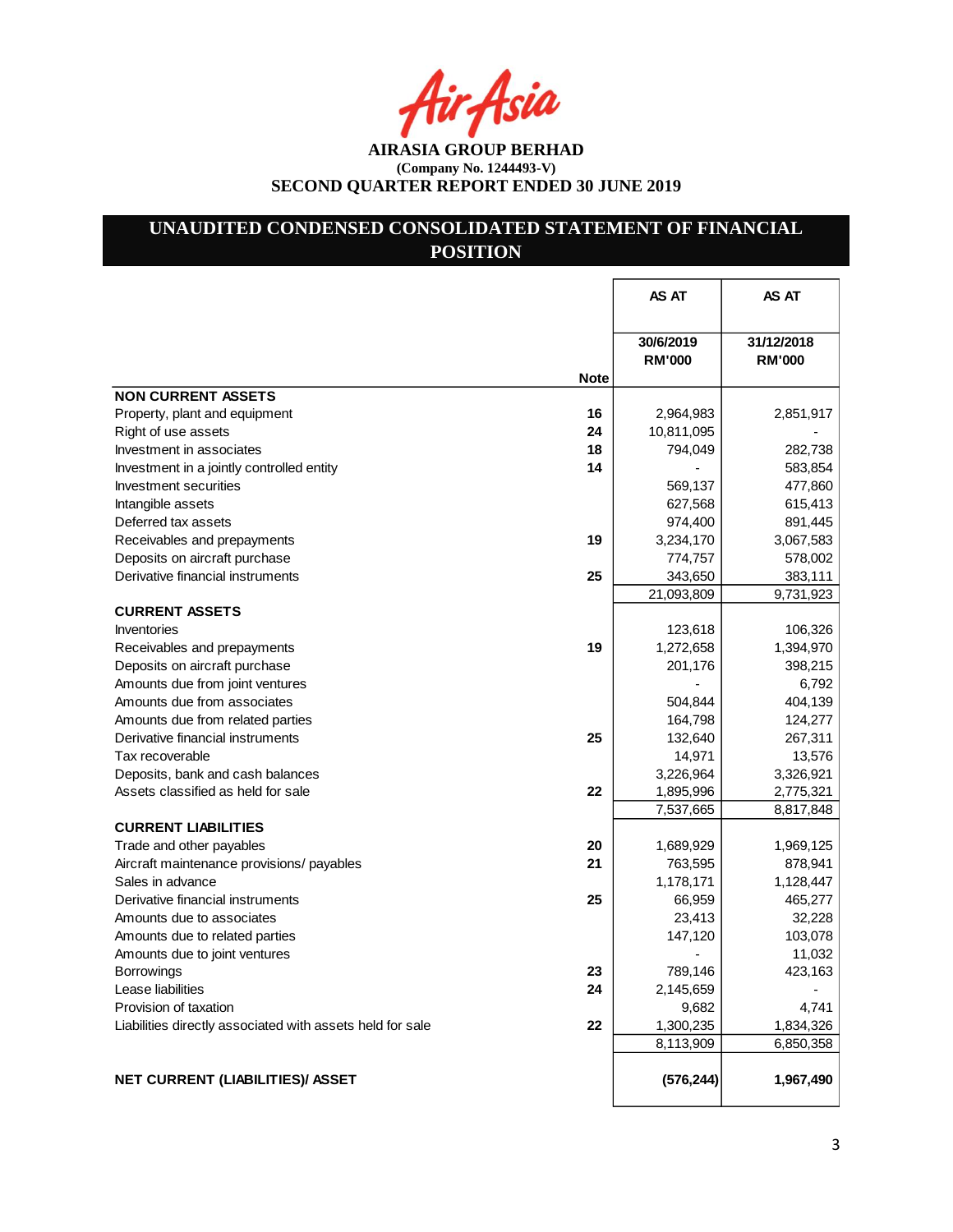Asia

**AIRASIA GROUP BERHAD (Company No. 1244493-V) SECOND QUARTER REPORT ENDED 30 JUNE 2019**

# **UNAUDITED CONDENSED CONSOLIDATED STATEMENT OF FINANCIAL POSITION**

|                                               |             | AS AT                      | AS AT                       |
|-----------------------------------------------|-------------|----------------------------|-----------------------------|
|                                               | <b>Note</b> | 30/6/2019<br><b>RM'000</b> | 31/12/2018<br><b>RM'000</b> |
| <b>NON CURRENT LIABILITIES</b>                |             |                            |                             |
| Trade and other payables                      | 20          | 373,443                    | 308,609                     |
| Aircraft maintenance provisions/ payables     | 21          | 4,601,779                  | 4,049,068                   |
| Amounts due to associates                     |             | 12,619                     | 45,436                      |
| <b>Borrowings</b>                             | 23          | 440,207                    | 781,966                     |
| Lease liabilities                             | 24          | 8,847,852                  |                             |
| Deferred tax liabilities                      |             | 64,056                     | 59,905                      |
| Derivative financial instruments              | 25          | 139,697                    | 199,334                     |
| Provision for retirement benefits             |             | 64,094                     | 69,830                      |
|                                               |             | 14,543,747                 | 5,514,148                   |
|                                               |             |                            |                             |
|                                               |             | 5,973,818                  | 6,185,265                   |
| <b>CAPITAL AND RESERVES</b>                   |             |                            |                             |
| Share capital                                 |             | 8,023,268                  | 8,023,268                   |
| Merger deficit                                |             | (5,507,594)                | (5,507,594)                 |
| <b>Other Reserves</b>                         |             | (125, 105)                 | (451, 447)                  |
| Foreign exchange reserve                      |             | 162,150                    | 178,515                     |
| Retained earnings                             | 10          | 5,021,357                  | 5,541,712                   |
|                                               |             | 7,574,076                  | 7,784,454                   |
| Non-controlling interests                     |             | (1,600,258)                | (1,599,189)                 |
| <b>Total equity</b>                           |             | 5,973,818                  | 6,185,265                   |
| Net assets per share attributable to ordinary |             |                            |                             |
| equity holders of the Company (RM)            |             | 2.27                       | 2.33                        |

The condensed consolidated statement of financial position should be read in conjunction with the audited financial statements for the financial year ended 31 December 2018 and the accompanying explanatory notes attached to the interim financial statements.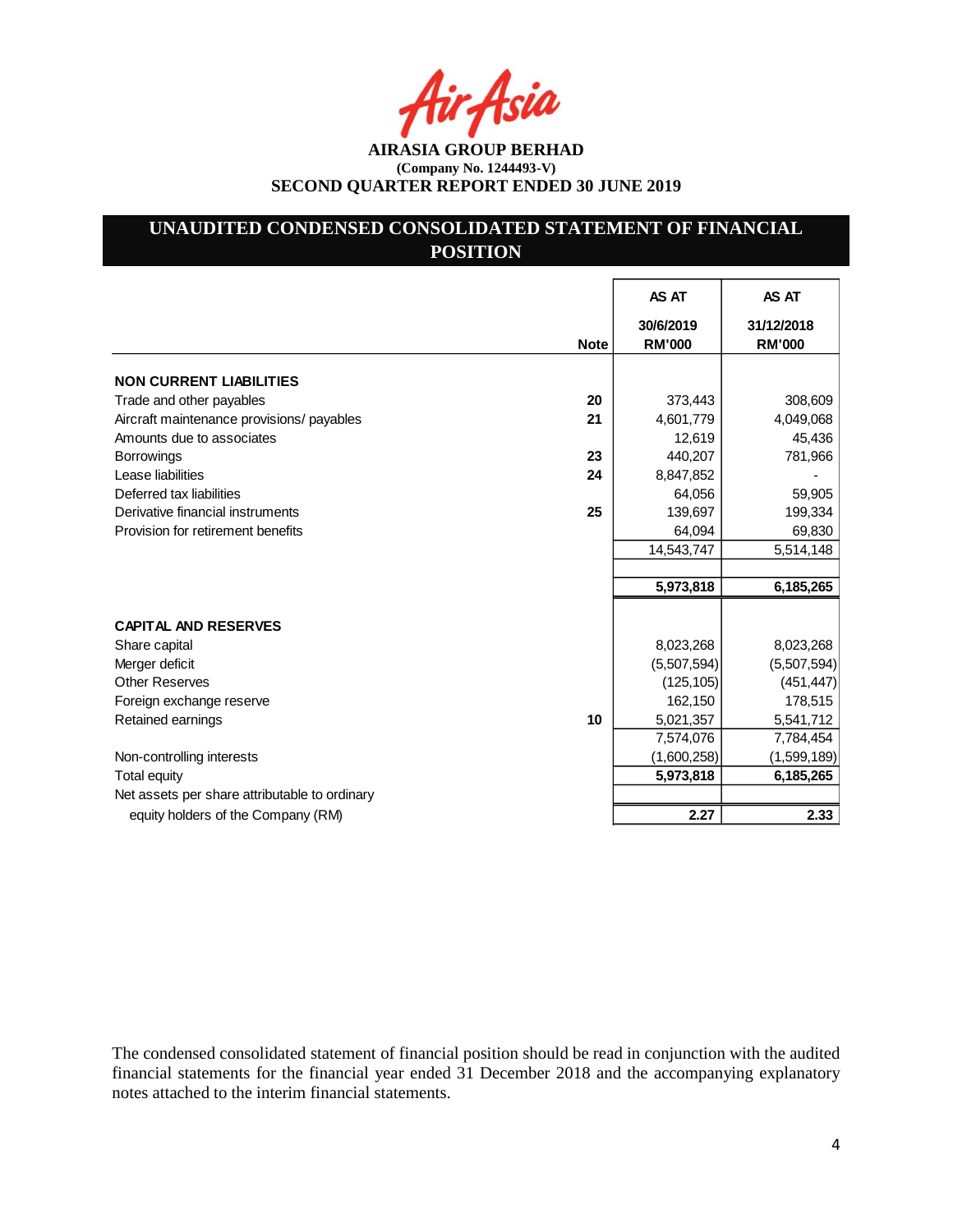Air Asia

# **UNAUDITED CONDENSED CONSOLIDATED STATEMENT OF CHANGES IN EQUITY**

|                                                                                        |              |                                            | Attributable to owners of the Company |                                                      |                                                 |                                                |                                        |                                                                 |                                       |                                  |                                                   |                                  |
|----------------------------------------------------------------------------------------|--------------|--------------------------------------------|---------------------------------------|------------------------------------------------------|-------------------------------------------------|------------------------------------------------|----------------------------------------|-----------------------------------------------------------------|---------------------------------------|----------------------------------|---------------------------------------------------|----------------------------------|
|                                                                                        | Note         | <b>Number</b><br>of shares<br>'000         | Share<br>Capital<br><b>RM'000</b>     | Merger<br><b>Deficit</b><br><b>RM'000</b>            | Foreign<br>exchange<br>reserve<br><b>RM'000</b> | Cash flow<br>hedge<br>reserve<br><b>RM'000</b> | Fair value<br>reserve<br><b>RM'000</b> | Remeasure-<br>ment loss on<br>employee<br>benefits<br>liability | Retained<br>earnings<br><b>RM'000</b> | <b>Total</b><br><b>RM'000</b>    | Non-<br>controlling<br>interests<br><b>RM'000</b> | Total<br>equity<br><b>RM'000</b> |
| At 1 January 2019<br>As previously stated<br>Effects of changes in accounting policies | $\mathbf{2}$ | 3,341,974                                  | 8,023,268                             | (5,507,594)                                          | 178,515                                         | (477, 610)                                     | 21,716                                 | 4,447<br>$\overline{\phantom{a}}$                               | 5,541,712<br>(231,096)                | 7,784,454<br>(231,096)           | (1,599,189)<br>(35, 836)                          | 6,185,265<br>(266, 932)          |
| At 1 January 2019, as restated                                                         |              | 3,341,974                                  | 8,023,268                             | (5,507,594)                                          | 178,515                                         | (477, 610)                                     | 21,716                                 | 4,447                                                           | 5,310,616                             | 7,553,358                        | (1,635,025)                                       | 5,918,333                        |
| Net profit for the financial period<br>Other comprehensive income<br>Dividend paid     |              | $\overline{\phantom{a}}$<br>$\overline{a}$ | $\overline{a}$                        | $\overline{\phantom{a}}$<br>$\overline{\phantom{a}}$ | (16, 365)                                       | $\blacksquare$<br>244,276                      | 83,552                                 | ٠<br>(1,486)                                                    | 111,778<br>(401, 037)                 | 111,778<br>309,977<br>(401, 037) | 33,003<br>1,764                                   | 144,781<br>311,741<br>(401, 037) |
| At 30 June 2019                                                                        |              | 3,341,974                                  | 8,023,268                             | (5,507,594)                                          | 162,150                                         | (233, 334)                                     | 105,268                                | 2,961                                                           | 5,021,357                             | 7,574,076                        | (1,600,258)                                       | 5,973,818                        |
| At 1 January 2018                                                                      |              | 3,341,974                                  | 8,023,267                             | (5,507,594)                                          | 196,050                                         | (236, 270)                                     | 169,353                                | (691)                                                           | 5,393,218                             | 8,037,333                        | (1,336,468)                                       | 6,700,865                        |
| Net profit for the year<br>Other comprehensive income                                  |              | $\overline{\phantom{a}}$                   | $\sim$                                | $\overline{\phantom{a}}$                             | 88,222                                          | 11,892                                         | 8,480                                  | $\overline{\phantom{a}}$<br>$\blacksquare$                      | 1,503,353                             | 1,503,353<br>108,594             | (98, 175)                                         | 1,405,178<br>108,594             |
| At 30 June 2018                                                                        |              | 3,341,974                                  | 8,023,267                             | (5,507,594)                                          | 284,272                                         | (224, 378)                                     | 177,833                                | (691)                                                           | 6,896,571                             | 9,649,280                        | (1,434,643)                                       | 8,214,637                        |

The condensed consolidated statement of changes in equity should be read in conjunction with the audited financial statements for the financial year ended 31 December 2018 and the accompanying explanatory notes attached to the interim financial statements.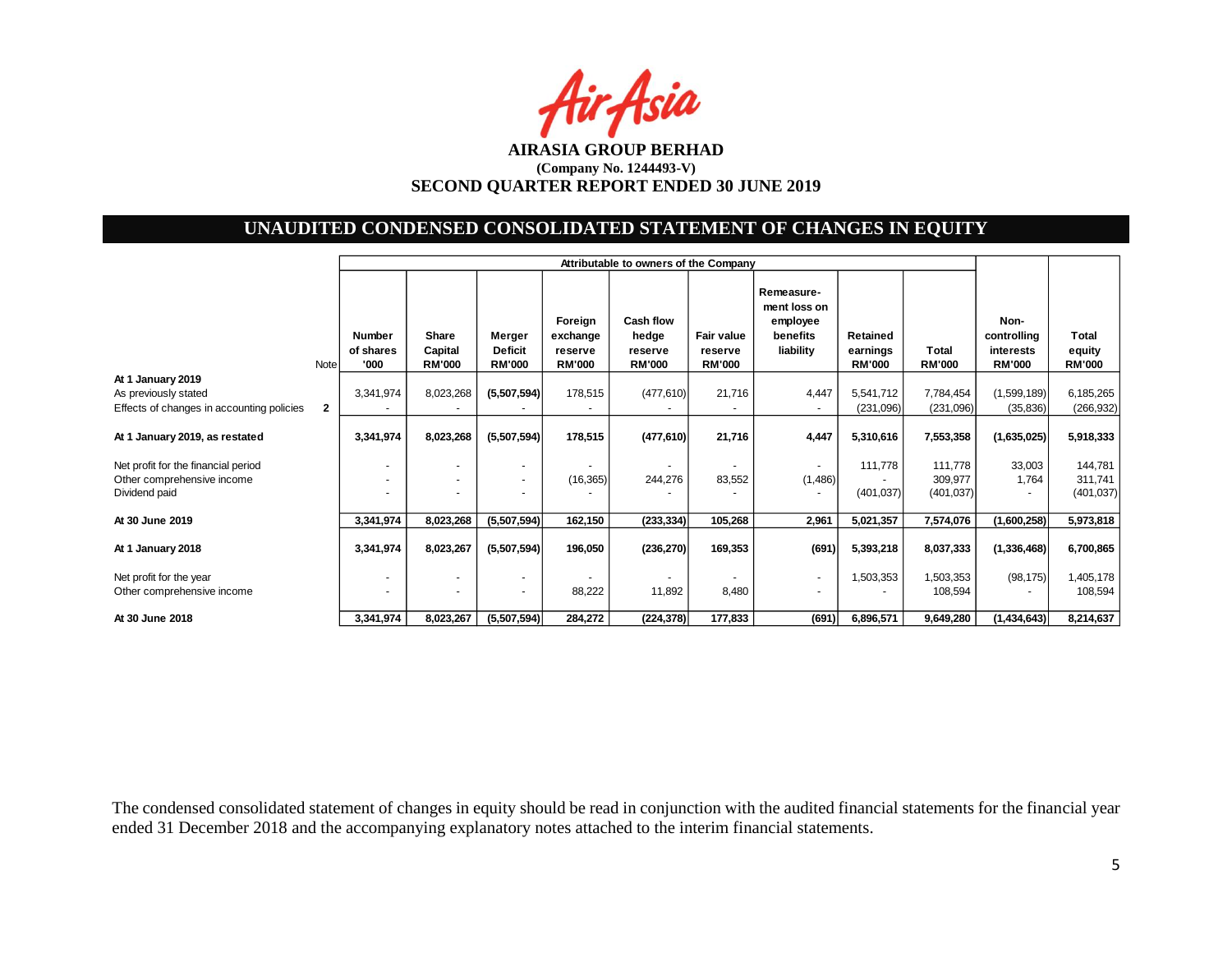tir Asia

**AIRASIA GROUP BERHAD (Company No. 1244493-V) SECOND QUARTER REPORT ENDED 30 JUNE 2019**

# **UNAUDITED CONDENSED CONSOLIDATED CASH FLOW STATEMENTS**

|                                                                | <b>PERIOD ENDED</b>        | <b>PERIOD ENDED</b>        |
|----------------------------------------------------------------|----------------------------|----------------------------|
|                                                                | 30/6/2019<br><b>RM'000</b> | 30/6/2018<br><b>RM'000</b> |
| <b>CASH FLOWS FROM OPERATING ACTIVITIES</b>                    |                            |                            |
| Profit before taxation                                         | 8,171                      | 1,468,902                  |
| Adjustments:                                                   |                            |                            |
| Property, plant and equipment                                  |                            |                            |
| - Depreciation                                                 | 143,853                    | 313,325                    |
| - Loss/(Gain) on disposal                                      | (1,081)                    | (63, 725)                  |
| Depreciation of Right of Use asset                             | 797,503                    |                            |
| Amortisation of intangible assets                              | 304                        |                            |
| Write back of employee benefit expenses                        |                            | 563                        |
| Gain on disposal of interest in a subsidiary                   |                            | (350, 317)                 |
| Remeasurement gain on retained interest in a former subsidiary |                            | (534, 712)                 |
| Fair value (gain)/loss on derivative financial intruments      | (23, 207)                  | 57,389                     |
| Share of results of joint ventures                             |                            | (3,604)                    |
| Share of results of associates                                 | 194,095                    | (6,020)                    |
| Net unrealised foreign exchange (gain)/loss                    | (156, 661)                 | (16, 905)                  |
| Dividend income from:                                          |                            |                            |
| - investment securities                                        |                            | (3,078)                    |
| Interest expense                                               | 129,162                    | 232,491                    |
| Interest on lease liabilities                                  | 231,141                    |                            |
| Interest income                                                | (23, 745)                  | (14, 131)                  |
|                                                                | 1,299,535                  | 1,080,178                  |
| <b>Changes in working capital</b>                              |                            |                            |
| Inventories                                                    | (16, 381)                  | (23, 235)                  |
| Receivables and prepayments                                    | (115, 510)                 | (72, 577)                  |
| Trade and other payables and provisions                        | 323,178                    | 450,025                    |
| Intercompany balances                                          | (142, 726)                 | (76,007)                   |
| <b>Cash generated from operations</b>                          | 1,348,096                  | 1,358,384                  |
| Interest paid                                                  | (121, 993)                 | (185, 330)                 |
| Interest received                                              | 26,982                     | 4,828                      |
| Tax paid                                                       | (220)                      |                            |
| Net cash generated from operating activities                   | 1,252,865                  | 1,177,882                  |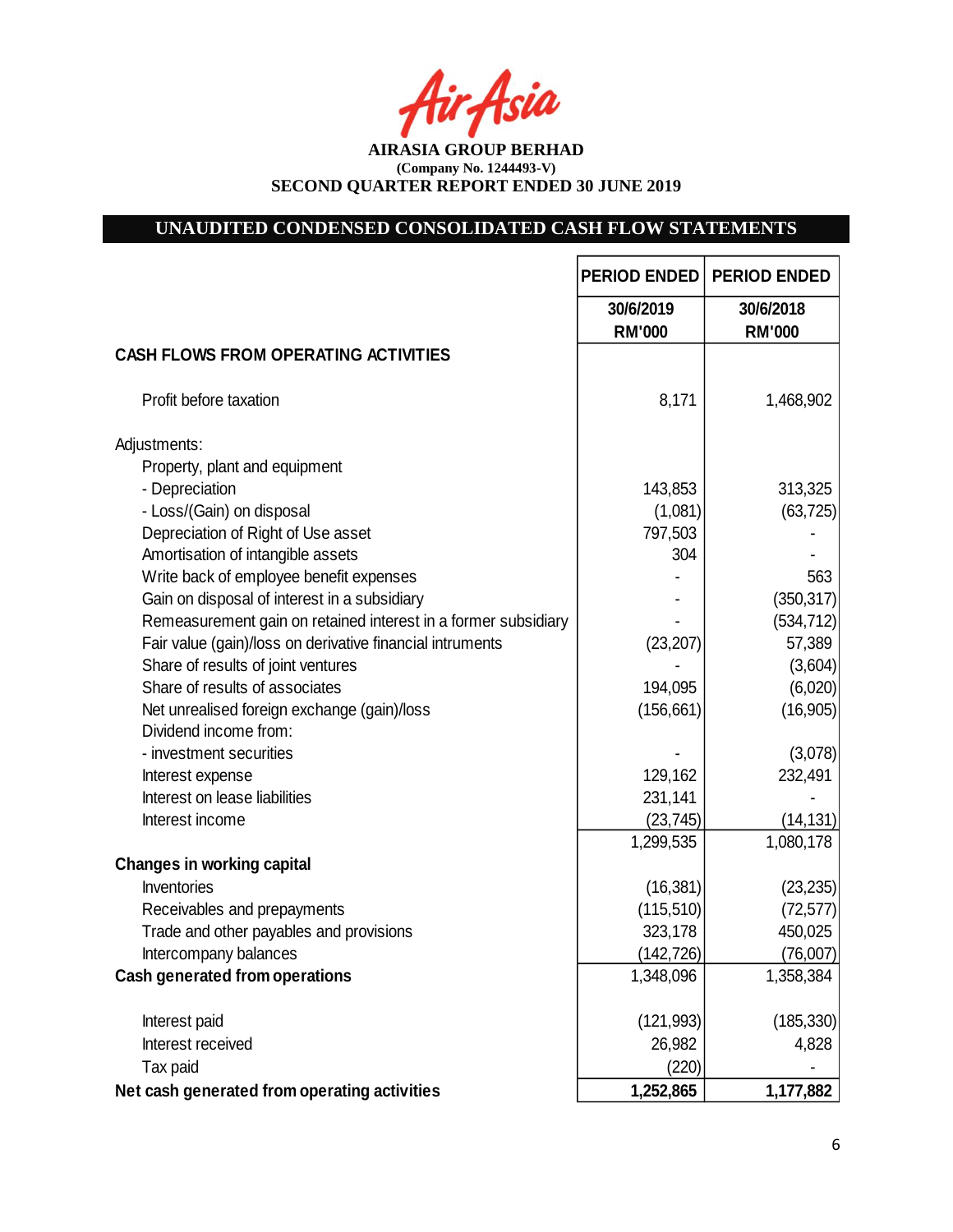-Asia

**AIRASIA GROUP BERHAD (Company No. 1244493-V) SECOND QUARTER REPORT ENDED 30 JUNE 2019**

#### **UNAUDITED CONDENSED CONSOLIDATED CASH FLOW STATEMENTS**

|                                                                 | <b>PERIOD ENDED</b>        | <b>PERIOD ENDED</b>        |
|-----------------------------------------------------------------|----------------------------|----------------------------|
|                                                                 | 30/6/2019<br><b>RM'000</b> | 30/6/2018<br><b>RM'000</b> |
| <b>CASH FLOWS FROM INVESTING ACTIVITIES</b>                     |                            |                            |
| Property, plant and equipment                                   |                            |                            |
| - Additions                                                     | (56, 700)                  | (1,869,666)                |
| - Proceeds from disposal                                        | 1,013,210                  | 1,516,568                  |
| Addition in intangible assets                                   | (12, 459)                  |                            |
| Additional investments in investment securities                 | (7, 725)                   |                            |
| Additional subscription of shares in associates                 | (147,001)                  | (175, 246)                 |
| Proceeds from disposal of associates/joint venture              |                            | 358,774                    |
| Dividend received from:                                         |                            |                            |
| - investment securities                                         |                            | 3,078                      |
| - associates                                                    |                            | 99,353                     |
| Net cash generated from/(used in) investing activities          | 789,325                    | (67, 139)                  |
|                                                                 |                            |                            |
| <b>CASH FLOWS FROM FINANCING ACTIVITIES</b>                     |                            |                            |
| Proceeds from issuance of shares                                |                            | 395                        |
| Dividends paid                                                  | (401, 037)                 |                            |
| Proceeds from borrowings                                        | 311,224                    | 985,236                    |
| Repayment of borrowings and lease liabilities                   | (1,887,786)                | (2,037,978)                |
| Net cash used in financing activities                           | (1, 977, 599)              | (1,052,347)                |
|                                                                 |                            |                            |
| <b>NET INCREASE FOR THE FINANCIAL PERIOD</b>                    | 64,591                     | 58,396                     |
| CASH AND CASH EQUIVALENTS AT BEGINNING<br>OF THE FINANCIAL YEAR | 3,326,921                  | 1,882,195                  |
| <b>CURRENCY TRANSLATION DIFFERENCES</b>                         | (164, 548)                 | (7,085)                    |
| <b>CASH AND CASH EQUIVALENTS AT END OF</b>                      |                            |                            |
| <b>FINANCIAL PERIOD*</b>                                        | 3,226,964                  | 1,933,506                  |

\* Included within the balance at end of the financial period is an amount RM17.5 million restricted cash pledged as securities for banking facilities

The condensed consolidated cash flow statements should be read in conjunction with the audited financial statements for the financial year ended 31 December 2018 and the accompanying explanatory notes attached to the interim financial statements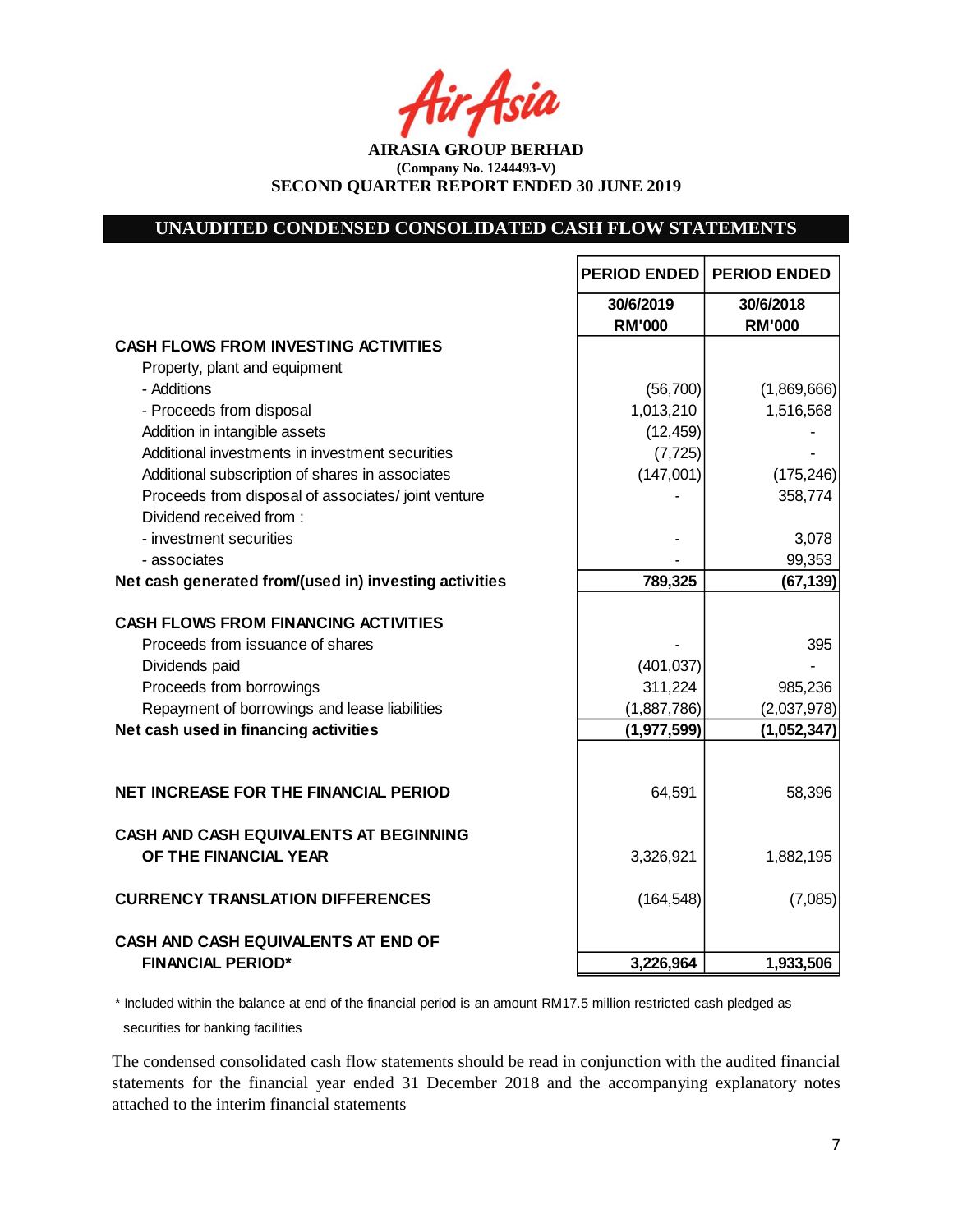**AIRASIA GROUP BERHAD (Company No. 1244493-V) SECOND QUARTER REPORT ENDED 30 JUNE 2019**

## **NOTES TO THE QUARTERLY REPORT**

#### **1. Basis of preparation**

The Interim Financial Report is unaudited and has been prepared in accordance with paragraph 9.22 and Appendix 9B of Bursa Malaysia Securities Berhad's ("Bursa Malaysia") Listing Requirements.

For the financial period under review, the Consolidated Income Statement has been presented to better reflect the Airline and Non-Airline activities of the Group. The comparative Quarter and Period to Date have been restated for comparison purposes.

The Interim Financial Statements should be read in conjunction with the audited financial statements for the year ended 31 December 2018. The explanatory notes attached to the interim financial statements provide an explanation of events and transactions that are significant forn understanding of the changes in the financial position and performance of the Group since the year ended 31 December 2018.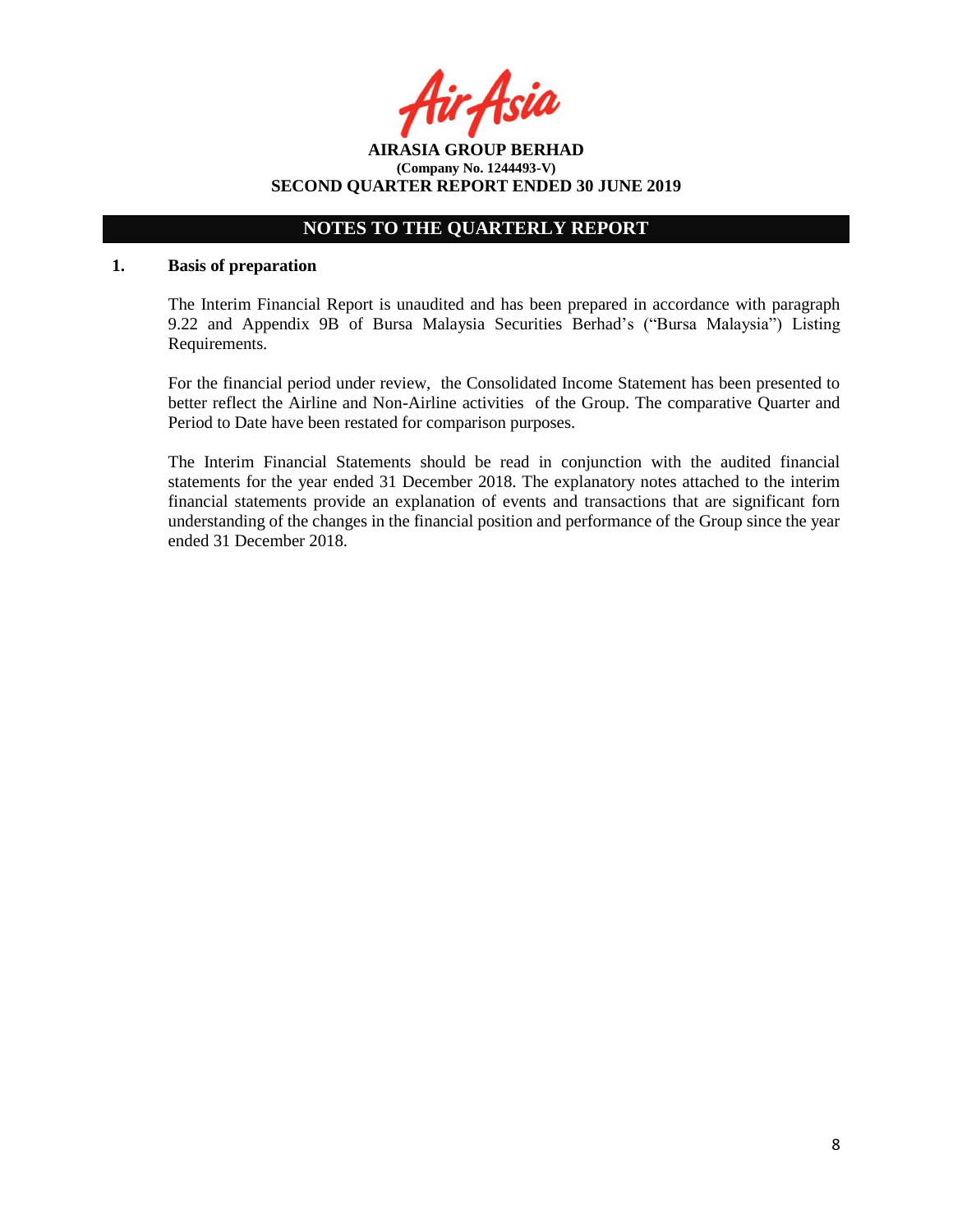Asia

**AIRASIA GROUP BERHAD (Company No. 1244493-V) SECOND QUARTER REPORT ENDED 30 JUNE 2019**

### **1. Basis of preparation**

The Consolidated Income Statement for the quarter ended 30 June 2019, in compliance with MFRS134: Interim Financial Reporting is as follows:

|                                                                | <b>INDIVIDUAL QUARTER</b> |               | <b>CUMULATIVE</b> |               |
|----------------------------------------------------------------|---------------------------|---------------|-------------------|---------------|
|                                                                | Quarter ended             | Quarter ended | Year ended        | Year ended    |
|                                                                | 30/6/2019                 | 30/6/2018     | 30/6/2019         | 30/6/2018     |
|                                                                | <b>RM'000</b>             | <b>RM'000</b> | <b>RM'000</b>     | <b>RM'000</b> |
| Revenue                                                        | 3,140,345                 | 2,623,628     | 6,020,137         | 5,178,806     |
| Operating expenses:                                            |                           |               |                   |               |
| - Staff costs                                                  | (424, 058)                | (383, 588)    | (865, 608)        | (763, 151)    |
| - Depreciation of property, plant and equipment                | (490, 385)                | (127, 882)    | (941, 356)        | (313, 325)    |
| - Aircraft fuel expenses                                       | (1,076,259)               | (914, 236)    | (2,042,697)       | (1,766,693)   |
| - Maintenance and overhaul                                     | (358, 348)                | (174, 855)    | (637,063)         | (345, 445)    |
| - User charges and other related expenses                      | (415, 976)                | (361, 479)    | (835, 728)        | (719,050)     |
| - Aircraft operating lease expenses                            |                           | (220, 376)    |                   | (420, 598)    |
| - Other operating expenses                                     | (297, 820)                | (137,206)     | (511, 116)        | (290, 175)    |
| Other income                                                   | 129,905                   | 134,445       | 246,356           | 623,041       |
| <b>Operating profit</b>                                        | 207,404                   | 438,451       | 432,925           | 1,183,410     |
| Finance income                                                 | 10,452                    | 6,645         | 23,745            | 14,131        |
| Finance costs                                                  | (190, 344)                | (120, 247)    | (360, 303)        | (232, 491)    |
| Net operating profit                                           | 27,512                    | 324,849       | 96,367            | 965,050       |
| Share of results of associates                                 | (225, 149)                | (49, 482)     | (194, 095)        | 6,020         |
| Share of results of joint ventures                             |                           | 3,604         |                   | 3,604         |
| Foreign exchange (loss)/ gains                                 | (19, 894)                 | 10,735        | 82,692            | 16,905        |
| Fair value loss on derivatives                                 | 15,062                    | (14, 698)     | 23,207            | (57, 389)     |
| Remeasurement gain on retained interest in a former subsidiary |                           |               |                   | 534,712       |
| (Loss)/Profit before taxation                                  | (202, 469)                | 275,008       | 8,171             | 1,468,902     |
| Tax expense                                                    | (853)                     | (6, 911)      | (4,713)           | (13,090)      |
| Deferred taxation                                              | 250,135                   | 47,185        | 141,323           | (50, 634)     |
| Net profit for the financial period                            | 46,813                    | 315,282       | 144,781           | 1,405,178     |
| Attributable to:                                               |                           |               |                   |               |
| - Owners of the company                                        | 17,940                    | 361,814       | 110,201           | 1,503,353     |
| - Non-controlling interests                                    | 28,873                    | (46, 532)     | 34,580            | (98, 175)     |
|                                                                | 46,813                    | 315,282       | 144,781           | 1,405,178     |

The condensed consolidated cash flow statements should be read in conjunction with the audited financial statements for the financial year ended 31 December 2018 and the accompanying explanatory notes attached to the interim financial statements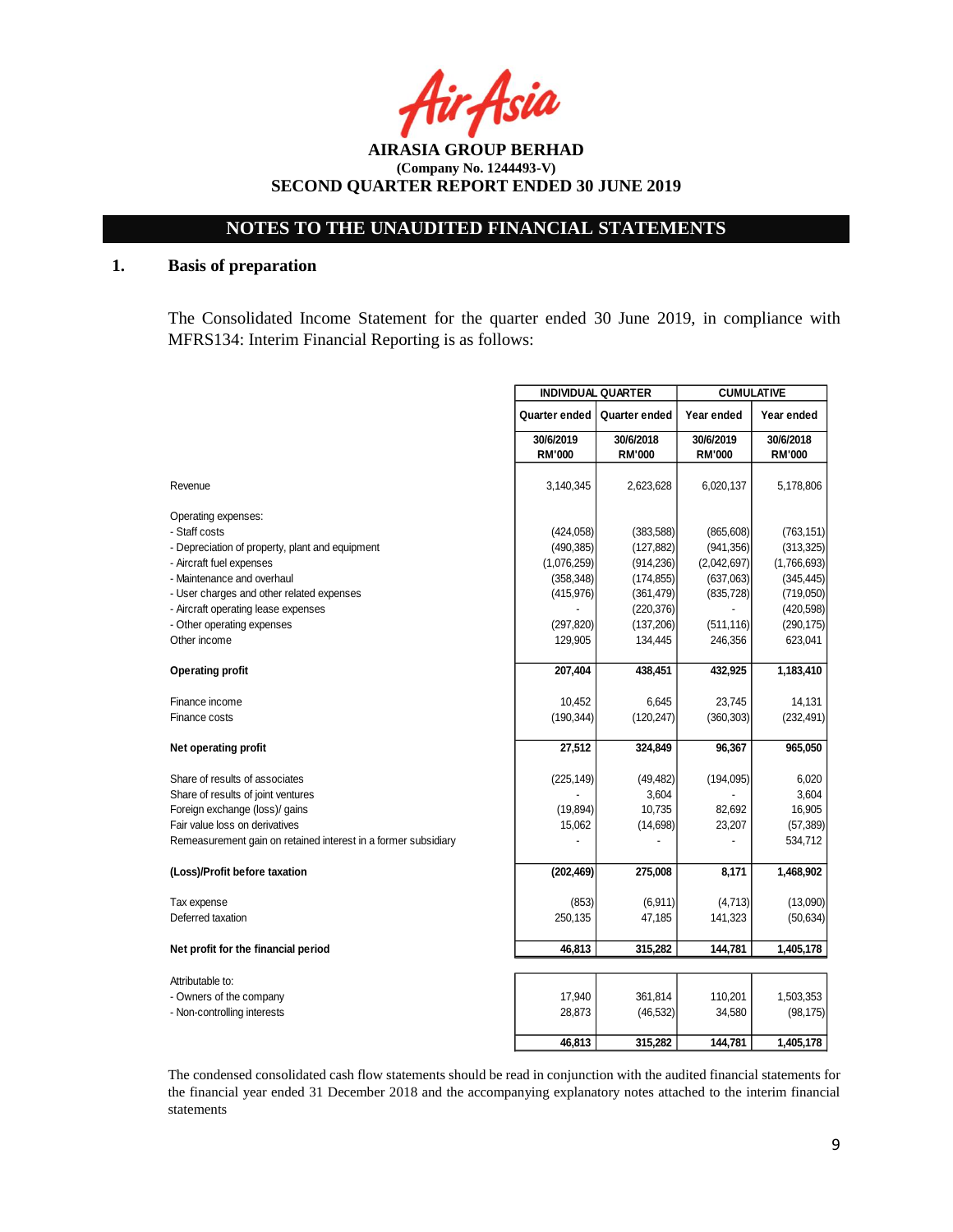Asia

**AIRASIA GROUP BERHAD (Company No. 1244493-V) SECOND QUARTER REPORT ENDED 30 JUNE 2019**

#### **2. Summary of significant accounting policies**

The accounting policies and methods of computation adopted for the interim financial statements are consistent with those adopted for the Audited Financial Statements for the financial year ended 31 December 2018. Details of standards, amendments to published standards and interpretations to existing standards that are applicable to the Group with effect from 1 January 2019 or later are provided in the notes to the financial statements in the Audited Financial Statements of the Group for the financial year ended 31 December 2018. The Group did not early adopt any new standards, amendments to published standards and interpretation to existing standards.

At the beginning of the current financial year, the Group and the Company adopted MFRS 16: Leases. MFRS 16 will replace MFRS 117: Leases, IC Interpretation 4: Determining whether an Arrangement contains a Lease, IC Interpretation 115: Operating Lease-Incentives and IC Interpretation 127: Evaluating the Substance of Transactions Involving the Legal Form of a Lease. MFRS 16 sets out the principles for the recognition, measurement, presentation and disclosure of leases and requires lessees to account for all leases under a single on-balance sheet model, similar to the accounting for finance leases under MFRS 117. The Group has a number of operating leases which are primarily for aircraft.

MFRS 16 has been adopted by the Group from 1 January 2019 using the modified retrospective transition approach, which measures the lease liabilities based on the present value of future lease payments calculated using the incremental borrowing rate and exchange rate at date of transition. Lease payments would be split into principal and interest payments, using the effective interest method.

Correspondingly, the right-of-use ("ROU") assets is based on the present value of the liability at the commencement date of the lease, adding any directly attributable costs. The ROU asset will be depreciated on a straight-line basis over the shorter of the lease term and the useful life of the leased asset.

On the date of initial application, the Group applied the simplified transition approach and did not restate comparative amounts for the period prior to first adoption.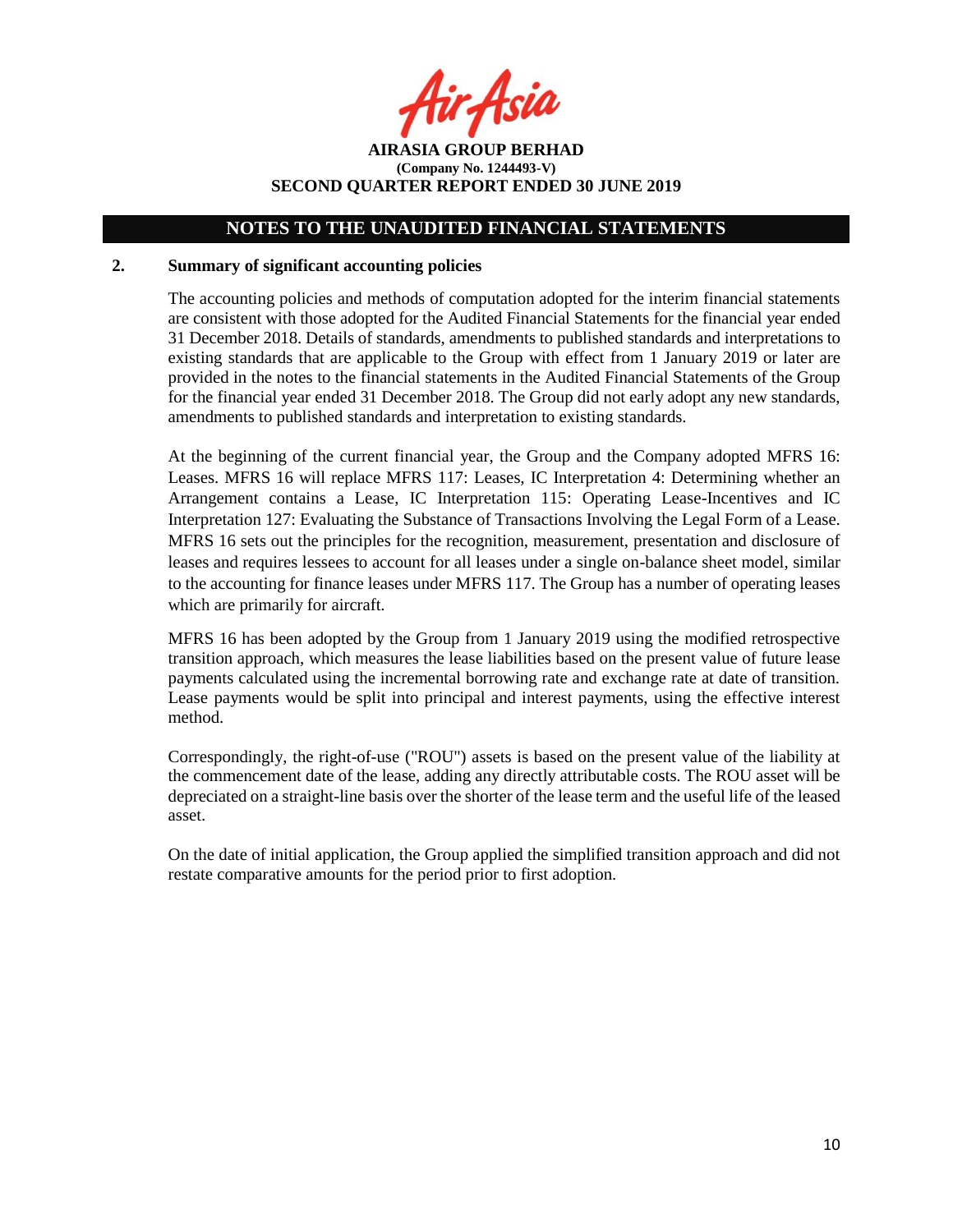Acit

**AIRASIA GROUP BERHAD (Company No. 1244493-V) SECOND QUARTER REPORT ENDED 30 JUNE 2019**

### **2. Summary of significant accounting policies (cont'd.)**

The adoption of MFRS 16 has the following impact:

#### **(a) To the opening balances as at 1 January 2019:**

|                          | <b>Audited</b><br>31/12/18<br><b>RM</b> million | <b>Adjustments</b><br><b>RM</b> million | <b>After MFRS</b><br><b>16 Adoption</b><br><b>RM</b> million |
|--------------------------|-------------------------------------------------|-----------------------------------------|--------------------------------------------------------------|
| Right of use asset       |                                                 | 9,365.8                                 | 9,365.8                                                      |
| Lease liabilities        |                                                 | (9,514.7)                               | (9,514.7)                                                    |
| Investment in associates | 282.7                                           | (100.6)                                 | 182.1                                                        |
| Retained earnings        | 5,541.7                                         | (231.1)                                 | 5,310.6                                                      |
| Minority interest        | (1,599.2)                                       | (35.8)                                  | (1,635.0)                                                    |

### **(b) To the unaudited Consolidated Financial Statements for the quarter ending 30 June 2019:**

- (i) On the Consolidated Income Statement, expenses which were previously included under aircraft operating leases will be replaced by finance costs – lease liabilities and depreciation of right of use asset;
- (ii) On the Consolidated Cash Flow Statement, operating lease rental outflows, previously recorded within net cashflow from operating activities, are classified as "net cashflow used in financing activities" for repayment of principal of lease liabilities.

|                                  | <b>Quarter ended</b><br>30/6/19 before<br><b>MFRS 16</b><br><b>RM</b> million | <b>MFRS 16</b><br><b>Adjustments</b><br><b>RM</b> million | <b>Quarter ended</b><br><b>Unaudited</b><br>30/6/19<br><b>RM</b> million |
|----------------------------------|-------------------------------------------------------------------------------|-----------------------------------------------------------|--------------------------------------------------------------------------|
| Depreciation                     | (77, 684)                                                                     | (412,701)                                                 | (490, 385)                                                               |
| <b>Aircraft Operating Leases</b> | (535, 912)                                                                    | 535,912                                                   |                                                                          |
| Finance expenses                 | (70,200)                                                                      | (120, 503)                                                | (190,703)                                                                |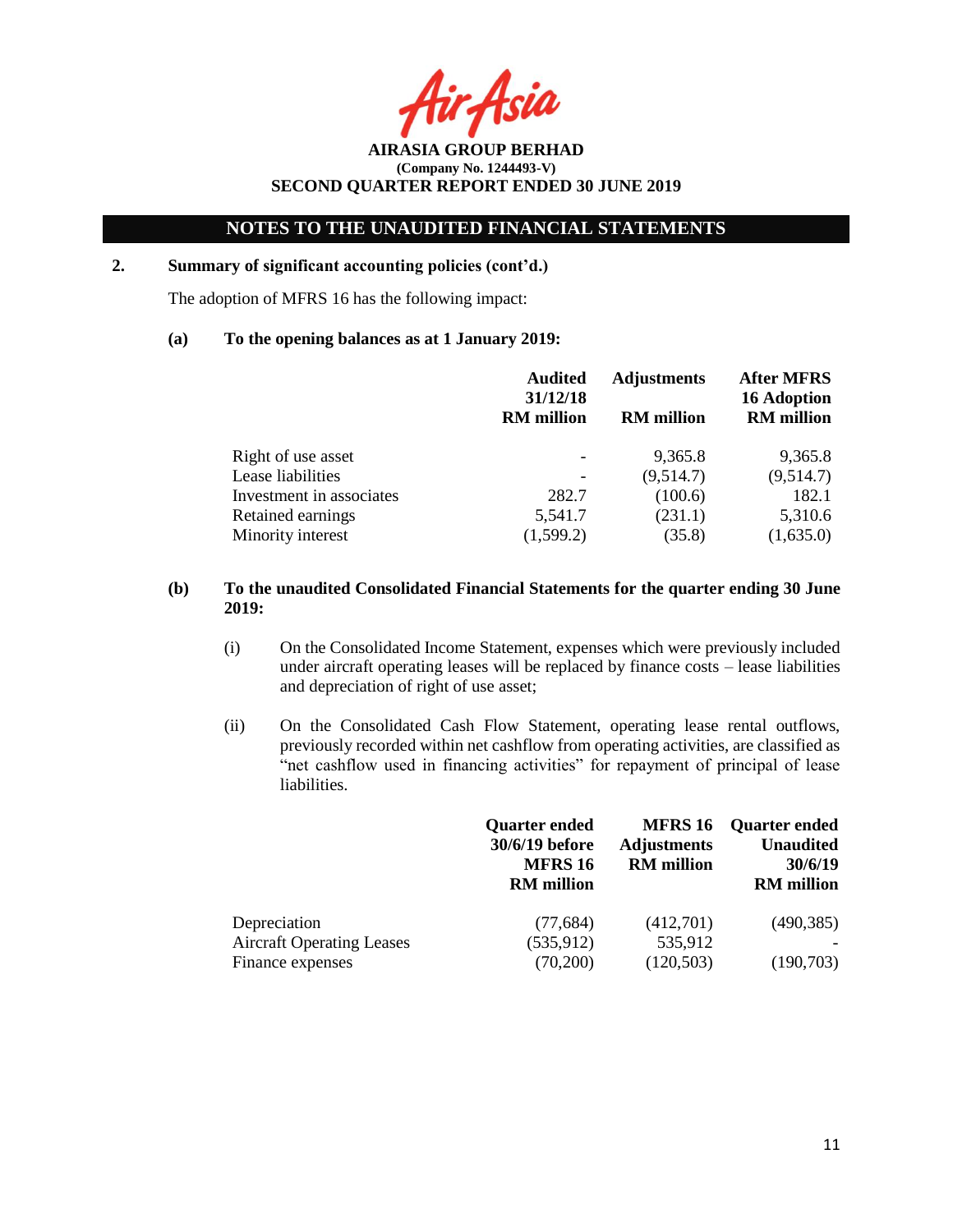Acil

## **NOTES TO THE UNAUDITED FINANCIAL STATEMENTS**

### **3. Auditors' report on preceding annual financial statements**

The auditors have expressed an unqualified opinion on the Group's statutory financial statements for the financial year ended 31 December 2018 in their report dated 5 April 2019.

#### **4. Seasonality of operations**

AirAsia is primarily involved in the provision of air transportation services and thus, is subject to the seasonal demand for air travel.

#### **5. Unusual items due to their nature, size or incidence**

There were no unusual items affecting assets, liabilities, equity, net income or cash flows during the current quarter and financial period-to-date.

#### **6. Changes in composition of the Group**

There are no changes in composition of the Group during the current quarter.

#### **7. Changes in estimates**

There were no changes in estimates that have had a material effect on the results of the current quarter and financial period-to-date.

### **8. Capital and reserves**

There was no cancellation, repurchases, resale and repayment of debt and equity securities for the period ended 30 June 2019.

#### **9. Dividends paid and proposed**

On 29 May 2019, Company proposed special dividend of 90sen, amounting to RM3,007.8 million, payable on 29 August 2019.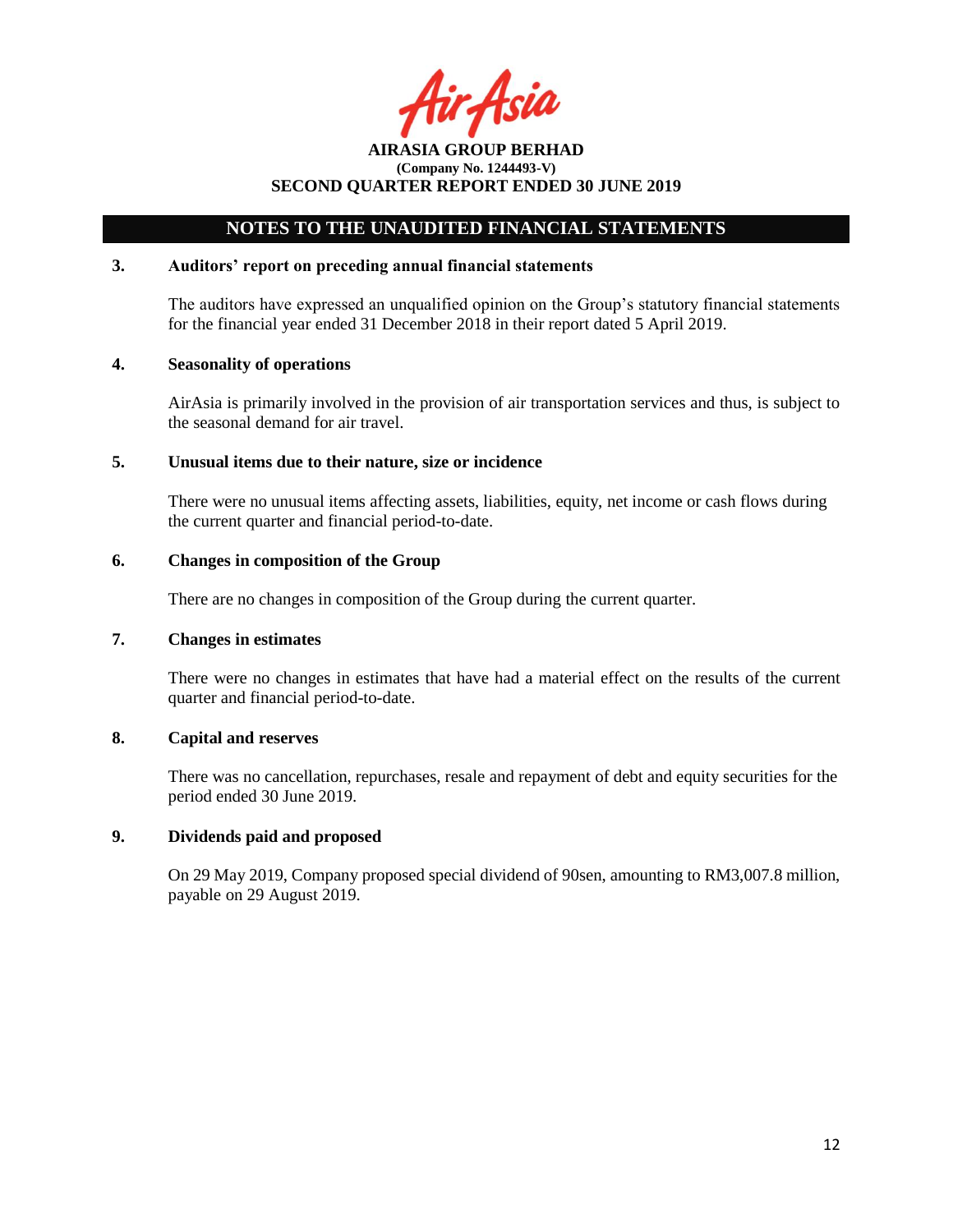Asia

## **NOTES TO THE UNAUDITED FINANCIAL STATEMENTS**

### **10. Retained earnings**

Retained earnings of RM883.4 million, being the retained earnings of the Company, is available for distribution to shareholders of the Company.

#### **11. Revenue**

|                                 | <b>Quarter ended</b><br>30/6/2019<br><b>RM</b> million | <b>Quarter ended</b><br>30/6/2018<br><b>RM</b> million |
|---------------------------------|--------------------------------------------------------|--------------------------------------------------------|
| Passenger revenue               |                                                        |                                                        |
| seat sales<br>$\blacksquare$    | 2,283.4                                                | 1,867.5                                                |
| others #                        | 509.6                                                  | 459.0                                                  |
| Aircraft operating lease income | 235.8                                                  | 272.6                                                  |
|                                 | 3,028.8                                                | 2,599.1                                                |
| Teleport (Logistics) *          | 111.5                                                  | 24.5                                                   |
|                                 | 3,140.3                                                | 2,623.6                                                |

\* Freight services is centralised and undertaken by the Group through logistics business provider, Teleport. #Previously, freight services was handled by the respective AOCs and the amount included in previous quarter is approximately RM22.5 million

Passenger revenue "Others" includes ancillary income such as administrative fees, baggage fees, assigned seats, cancellations, documentation and other fees, and on-board sales of meals and merchandise.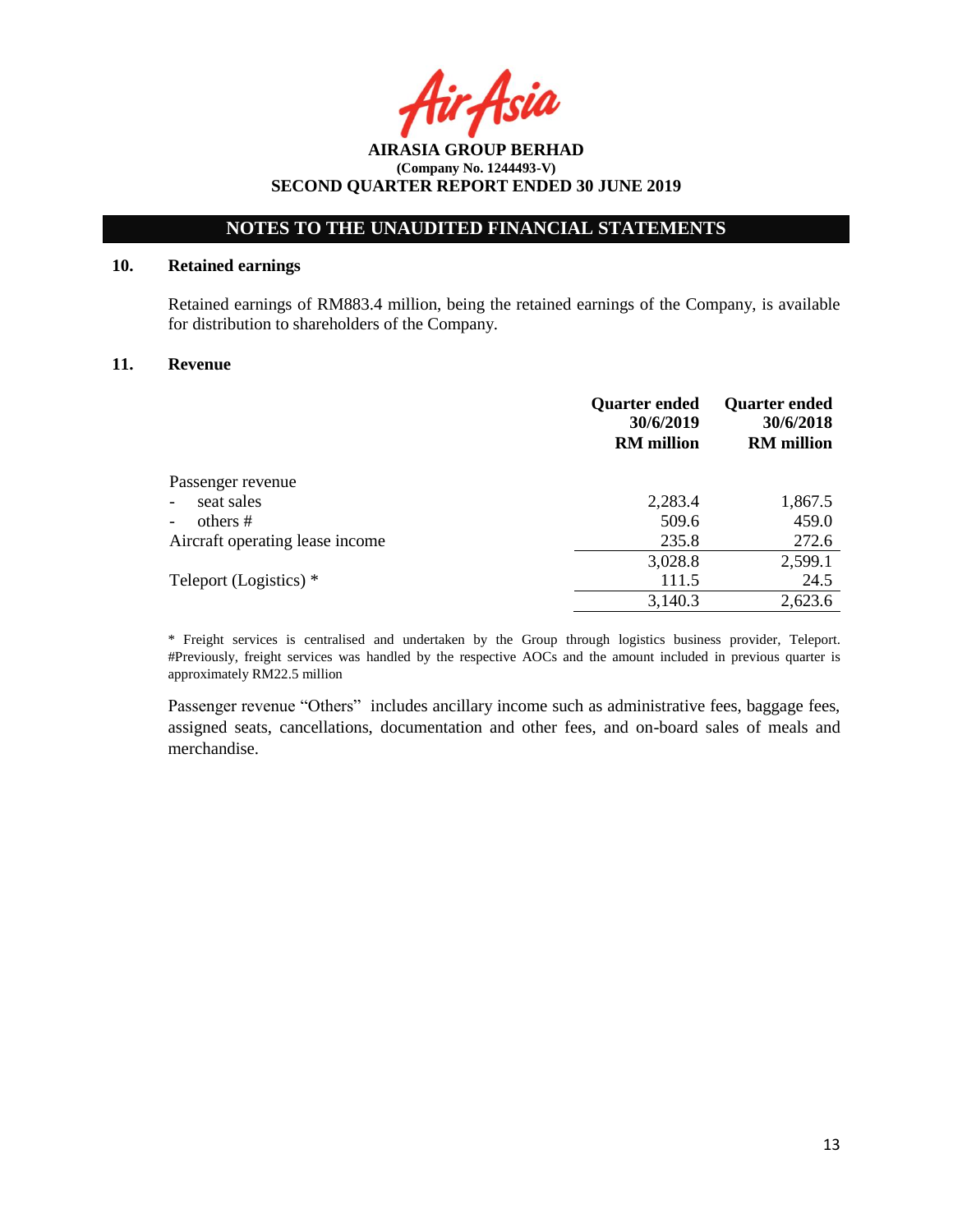# **NOTES TO THE UNAUDITED FINANCIAL STATEMENTS**

### **12. Other income**

|                                                        | <b>Quarter ended</b><br>30/6/2019<br><b>RM</b> million | <b>Quarter ended</b><br>30/6/2018<br><b>RM</b> million |
|--------------------------------------------------------|--------------------------------------------------------|--------------------------------------------------------|
| Fees charged for provision of commercial air transport |                                                        |                                                        |
| services                                               | 28.4                                                   | 30.2                                                   |
| Gain on disposal of property, plant and equipment      |                                                        | 22.3                                                   |
| Charter income                                         |                                                        | 33.7                                                   |
| Others                                                 | 49.3                                                   | 42.6                                                   |
|                                                        | 77 7                                                   | 128.8                                                  |

Other income "Others" includes commission and advertising income, forfeited revenue and insurance claims.

# **13. Finance income/(costs) and foreign exchange gains/(losses)**

|                                                                                   | Quarter<br>ended  | Quarter<br>ended  | Year ended        | Year ended        |
|-----------------------------------------------------------------------------------|-------------------|-------------------|-------------------|-------------------|
|                                                                                   | 30/6/19           | 30/6/18           | 30/6/19           | 30/6/18           |
| (a) Finance income                                                                | <b>RM</b> million | <b>RM</b> million | <b>RM</b> million | <b>RM</b> million |
| Interest income from:                                                             |                   |                   |                   |                   |
| - deposits with licensed banks                                                    | 10.4              | 6.1               | 23.3              | 12.7              |
| Discounting effect on financial instruments and others                            |                   | 0.5               | 0.4               | 1.4               |
|                                                                                   | 10.4              | 6.6               | 23.7              | 14.1              |
| (b) Finance costs                                                                 |                   |                   |                   |                   |
| Bank borrowings                                                                   | (63.2)            | (113.4)           | (118.7)           | (218.2)           |
| Amortisation of premiums for interest rate caps                                   | (0.8)             | (3.3)             | (1.6)             | (6.8)             |
| Discounting effect on financial instruments, bank<br>facilities and other charges | (5.8)             | (3.5)             | (8.9)             | (7.5)             |
|                                                                                   | (69.8)            | (120.2)           | (129.2)           | (232.5)           |
| (c) Foreign exchange gains/(losses)                                               |                   |                   |                   |                   |
| - realized                                                                        | (3.4)             | (13.6)            | 22.5              | 20.4              |
| - unrealized                                                                      | 73.1              | (27.4)            | 156.6             | 13.3              |
| - fair value movement recycled<br>from cash flow hedge reserve                    | (89.6)            | 51.7              | (96.4)            | (16.8)            |
|                                                                                   | (19.9)            | 10.7              | 82.7              | 16.9              |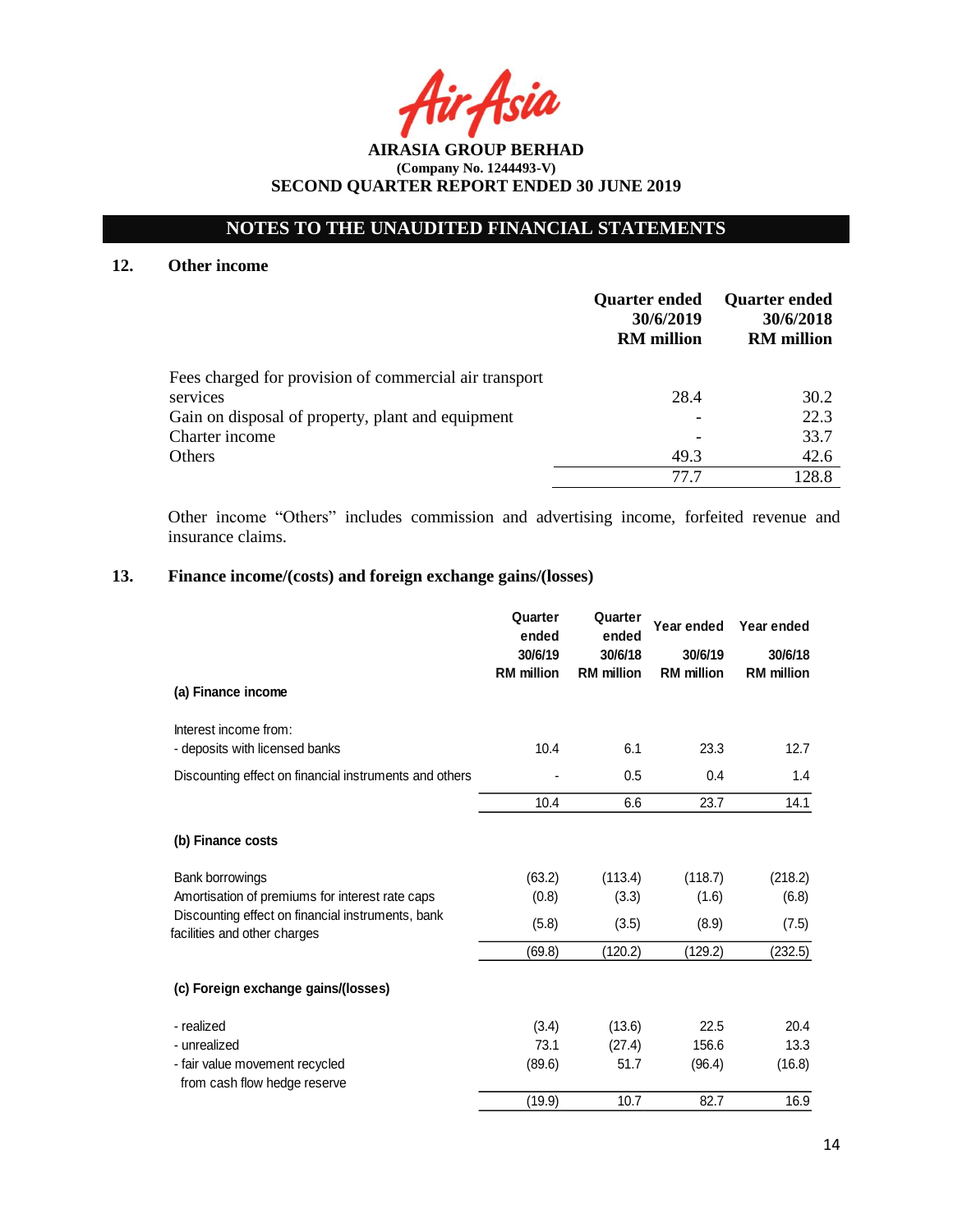Asil

**AIRASIA GROUP BERHAD (Company No. 1244493-V) SECOND QUARTER REPORT ENDED 30 JUNE 2019**

#### **14. Remeasurement gain on retained interest in a former subsidiary**

On 4 January 2018, the share swap agreement between Ground Team Red Holdings Sdn Bhd ("GTRH") and SATS Ltd. ("SATS") was completed, wherein GTRH acquired 80% equity stake in SATS Ground Services Singapore Pte. Ltd in exchange for an 11.4% equity stake in GTRH. On 14<sup>th</sup> February 2018, the Group further completed the sale and transfer of 38.6% interest in GTRH to SATS for a consideration of SGD119.3 million.

The transaction above resulted in the Group recognizing GTRH as a joint venture in prior year. A re-measurement gain of RM534.7 million had been recognized in the financial statements of the Group arising from this deemed disposal in prior year.

#### *Reclassification of investment in joint venture to investment in associate*

On 1 January 2019, SATS recognized GTRH as a subsidiary on the basis of control of key activities and consolidated the said entity in its financial statements. As the Group can now only exercise significant influence, pursuant to the requirements of the accounting standards, the Group reclassified the investment from "investments in joint venture" to "investments in associates". This reclassification does not have any financial impact to the consolidated income statement.

#### **15. Income tax and Deferred tax**

#### **Income tax expense**

The current taxation charge for the quarter of RM0.9 million comprises tax payable on interest income and corporate income taxes for the subsidiaries.

#### **Deferred taxation**

Net deferred tax asset of RM250.1 million was recognised in the current quarter mainly due to reversal of deferred tax liabilities upon completion of sales and leaseback transaction and timing differences from MFRS 16 recognition.

#### **16. Property, plant and equipment**

(a) acquisition and disposals

During the period ended 30 June 2019, the Group acquired property, plant and equipment with a cost of RM56.7 million (period ended 30 June 2018: RM1,869.7 million).

During the period ended 30 June 2019, proceeds from disposal of property, plant and equipment totaled RM1,013.2 million (period ended 30 June 2018: RM1,516.6 million).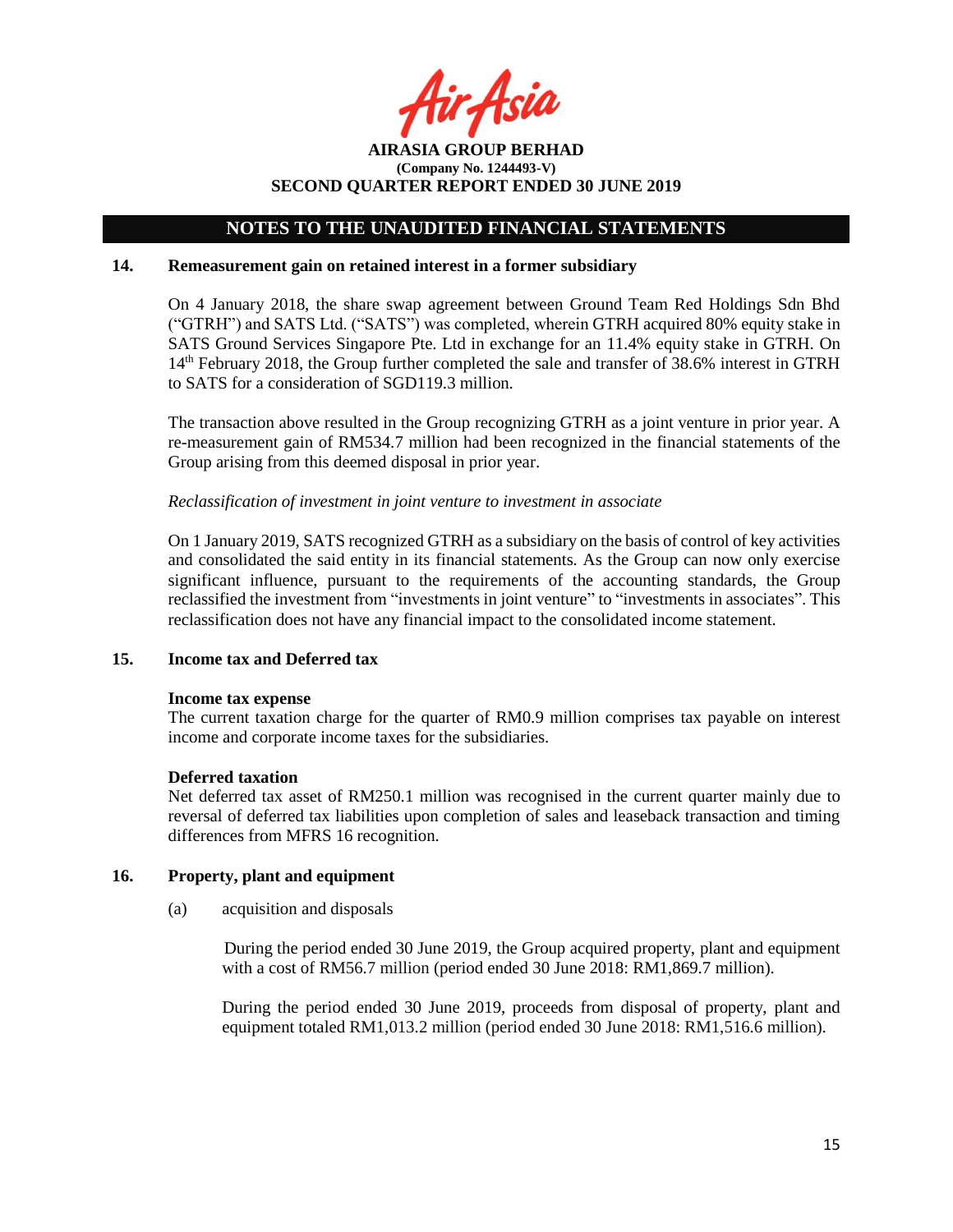Asia

## **NOTES TO THE UNAUDITED FINANCIAL STATEMENTS**

#### **16. Property, plant and equipment (cont.d)**

(b) revaluation

There was no revaluation of property, plant and equipment in the quarter under review or in the same quarter of the prior year.

(c) impairment

There was no impairment of property, plant and equipment in the quarter under review or in the same quarter of the prior year.

### **17. Quoted investments and properties**

There was no purchase or disposal of quoted securities for the quarter under review and financial period to date.

#### **18. Investments in associates**

|                                               | As at<br>30/6/2019<br><b>RM</b> million | As at<br>31/12/2018<br><b>RM</b> million |
|-----------------------------------------------|-----------------------------------------|------------------------------------------|
| Investment at cost                            | 819.0                                   | 672.2                                    |
| Adjustment due to adoption of MFRS 16         | (100.6)                                 |                                          |
| Reclassified from investment in joint venture | 572.7                                   |                                          |
| Share of results and reserves                 | (497.1)                                 | (389.5)                                  |
|                                               | 794.0                                   | 282.7                                    |

For the quarter ended 30 June 2019, the Group injected additional investment in AirAsia India. Accordingly, it recognizes the share of losses up to the extent of the additional investment. Further, as permitted by MFRS 128, the Group has not recognized our share of losses relating to AirAsia India, where this share of losses exceeds the Group's interest in the associate. The unrecognized losses at the reporting date is RM94.6 million.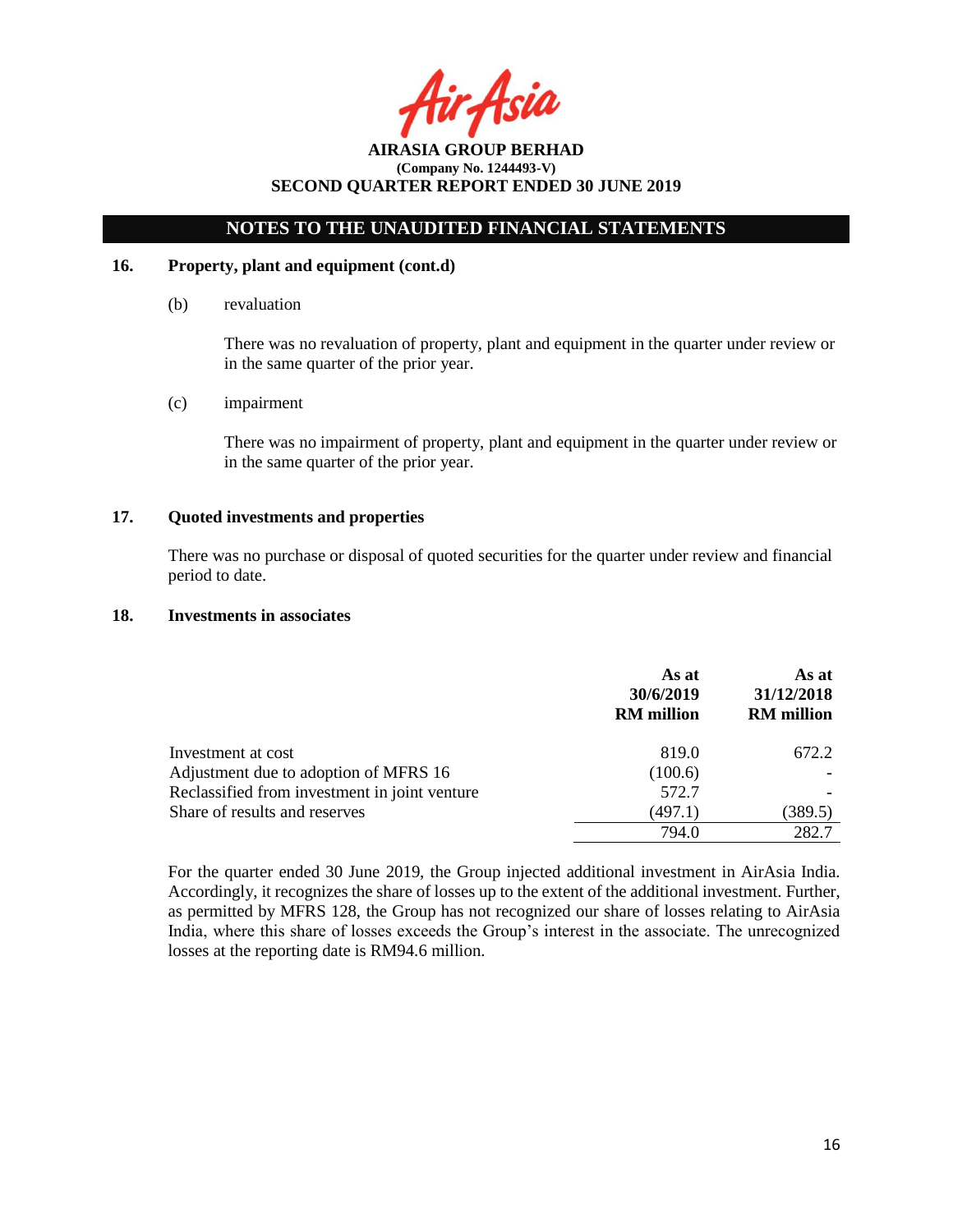Asia

**AIRASIA GROUP BERHAD (Company No. 1244493-V) SECOND QUARTER REPORT ENDED 30 JUNE 2019**

### **19. Receivables and prepayments**

|                                | As at<br>30/6/2019<br><b>RM</b> million | As at<br>31/12/2018<br><b>RM</b> million |
|--------------------------------|-----------------------------------------|------------------------------------------|
| Non-current                    |                                         |                                          |
| Prepayments                    | 2,044.6                                 | 2,011.2                                  |
| Deposits and other receivables | 1,189.6                                 | 1,056.4                                  |
|                                | 3,234.2                                 | 3,067.6                                  |
| Current                        |                                         |                                          |
| Trade and other receivables    | 409.8                                   | 485.9                                    |
| Prepayments                    | 846.0                                   | 829.9                                    |
| Deposits                       | 16.9                                    | 79.2                                     |
|                                | 1,272.7                                 | 1,395.0                                  |

Prepayments include advances for the purchase of fuel as well as prepaid engine maintenance costs to the service provider.

### **20. Trade and other payables**

|                            | As at<br>30/6/2019<br><b>RM</b> million | As at<br>31/12/2018<br><b>RM</b> million |
|----------------------------|-----------------------------------------|------------------------------------------|
| Non-current                |                                         |                                          |
| Other payables             | 373.4                                   | 308.6                                    |
| Current                    |                                         |                                          |
| Trade payables             | 401.3                                   | 538.2                                    |
| Other payables             | 543.7                                   | 436.2                                    |
| Accruals for fuel          | 247.6                                   | 149.6                                    |
| Collateral for derivatives | 46.3                                    | 79.4                                     |
| Others                     | 451.0                                   | 765.7                                    |
|                            | 1,689.9                                 | 1,969.1                                  |

Other payables and accruals include accruals for operational expenses, passenger service charges payable to airport authorities and security deposits for leased aircraft.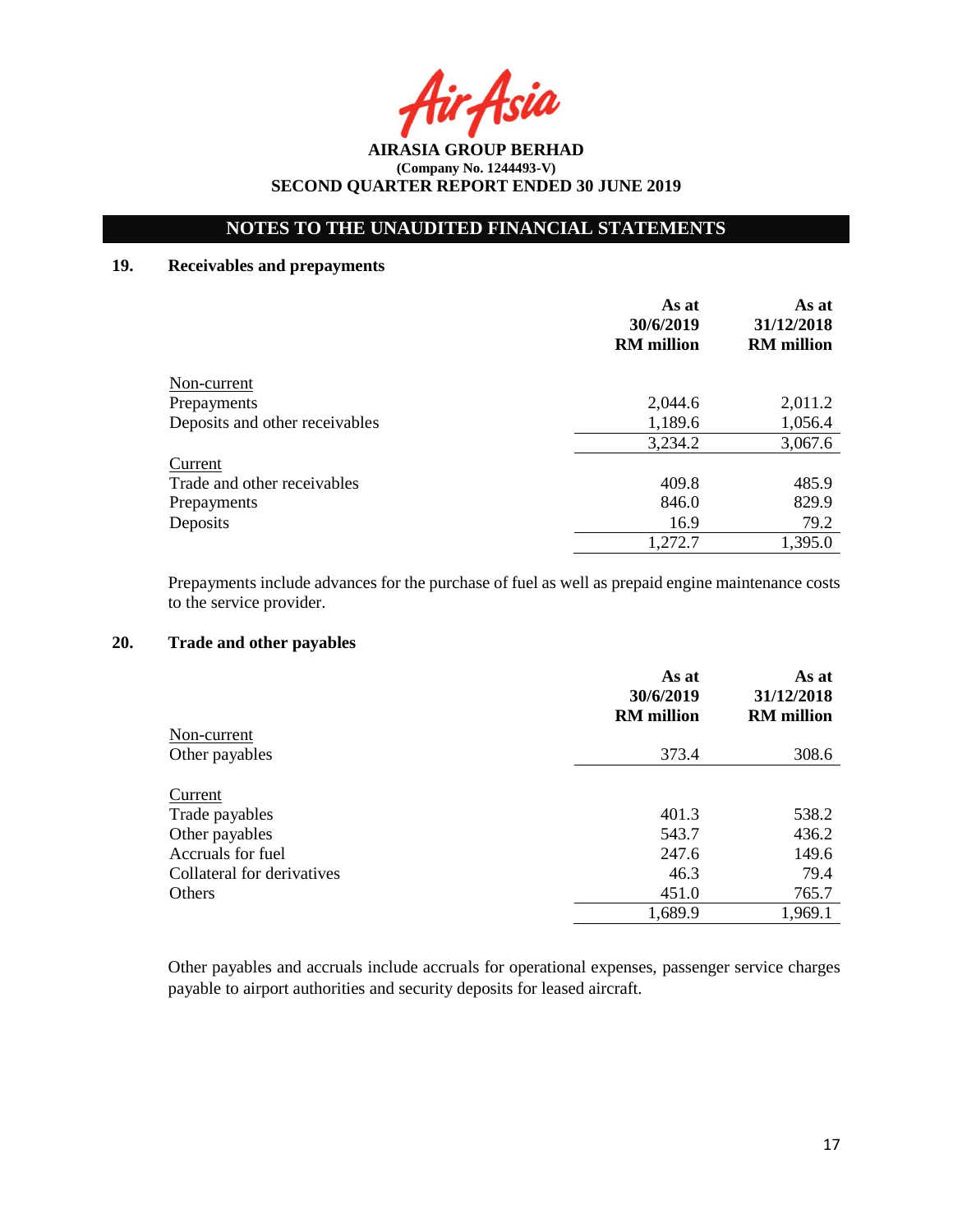Asia

**AIRASIA GROUP BERHAD (Company No. 1244493-V) SECOND QUARTER REPORT ENDED 30 JUNE 2019**

#### **21. Aircraft maintenance provision/ payables**

Aircraft maintenance provision/ payables relates to maintenance costs that needs to be incurred on the return of lease aircraft.

#### **22. Assets classified as held for sale and liabilities associated with assets held for sale**

On 24 December 2018, an indirect subsidiary of the Group, Asia Aviation Capital Limited ("AACL") entered into a Sale and Purchase Agreement with AS Air Lease Holdings 5T DAC and AS Air Lease 8 (Offshore) LP, both entities controlled by Castlelake L.P for the disposal of Merah Aviation Asset Holding Limited, Merah Aviation Asset Holdings Two Limited, Merah Aviation Holdings Three Limited, Merah Aviation Asset Holding Four Limited and Merah Aviation Asset Holding Five Limited, which collectively own twenty five (25) aircrafts to be leased to AirAsia Berhad, for an aggregate consideration of USD768 million (approximately RM3,216.4 million).

As such, these aircraft assets have been reclassified to current assets in accordance with MFRS 5 Non-current Assets Held for Sale and Discontinued Operations. Correspondingly, the depreciation on those assets have ceased and aircraft liabilities have also been reclassified to current liabilities.

#### **23. Borrowings**

|                                                          | As at<br>30/6/2019<br><b>RM</b> million | As at<br>31/12/2018<br><b>RM</b> million |
|----------------------------------------------------------|-----------------------------------------|------------------------------------------|
| Short term                                               |                                         |                                          |
| Term loans                                               | 518.9                                   | 325.4                                    |
| Finance lease liabilities                                | 52.0                                    | 58.3                                     |
| <b>Commodity Murabahah Finance</b>                       | 18.2                                    | 22.2                                     |
| Revolving credit                                         | 200.0                                   | 17.3                                     |
|                                                          | 789.1                                   | 423.2                                    |
| Long term                                                |                                         |                                          |
| Term loans                                               | 210.6                                   | 530.1                                    |
| Finance lease liabilities                                | 164.4                                   | 178.5                                    |
| <b>Commodity Murabahah Finance</b>                       | 65.2                                    | 73.3                                     |
|                                                          | 440.2                                   | 781.9                                    |
|                                                          |                                         |                                          |
| Liabilities directly associated with asset held for sale | 1,300.2                                 | 1,834.3                                  |
| Total                                                    | 2,529.5                                 | 3,039.4                                  |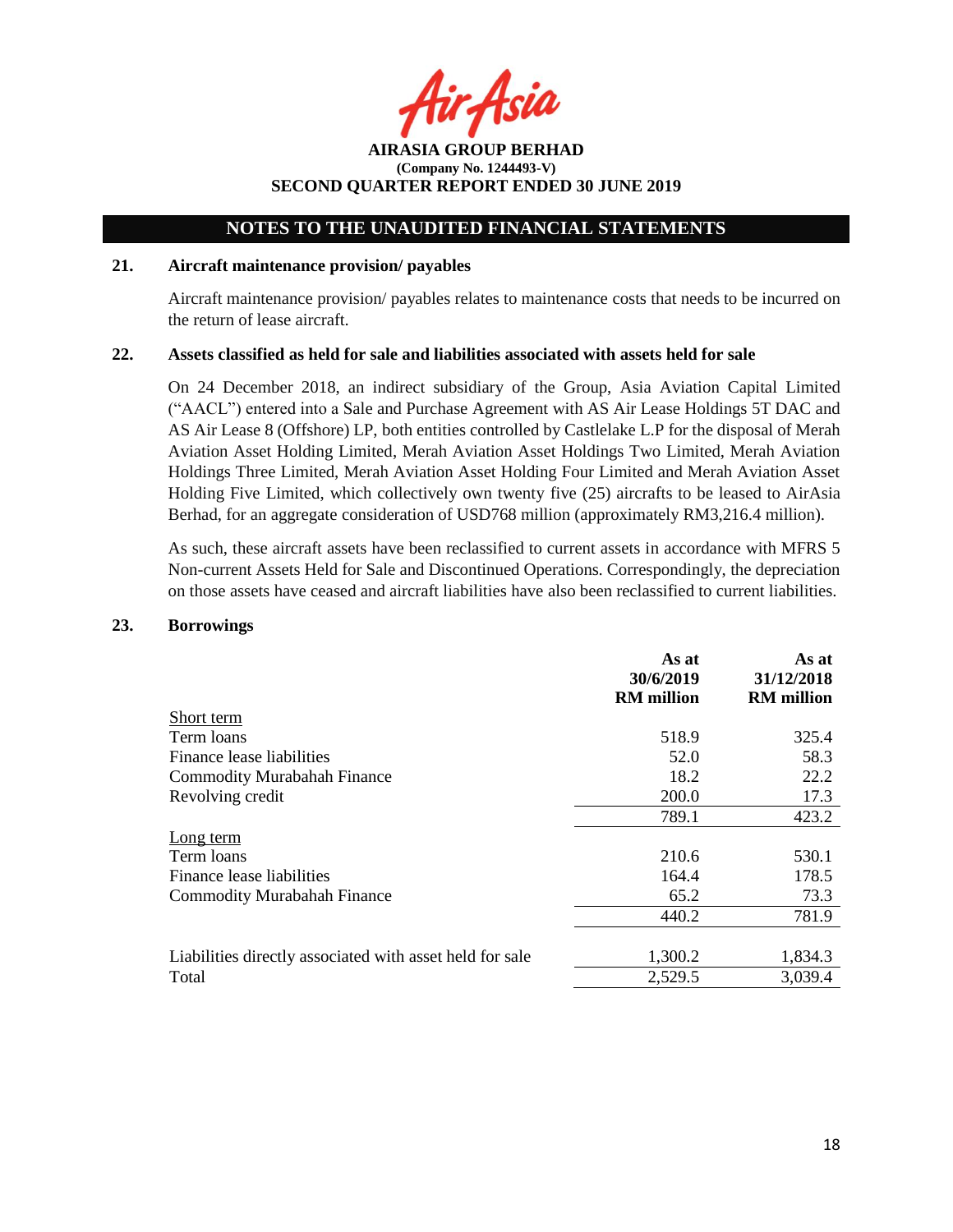Asia

**AIRASIA GROUP BERHAD (Company No. 1244493-V) SECOND QUARTER REPORT ENDED 30 JUNE 2019**

#### **23. Borrowings (cont'd)**

The currency profile of borrowings and lease liabilities is as follows: **As at**

|                          | .<br>30/6/2019<br><b>RM</b> million | 31/12/2018<br><b>RM</b> million |
|--------------------------|-------------------------------------|---------------------------------|
| Ringgit Malaysia         | 283.4                               | 95.5                            |
| US Dollar                | 2,048.1                             | 2,719.9                         |
| Euro                     | 47.6                                | 56.1                            |
| Philippine Peso          | 96.8                                | 94.5                            |
| <b>Indonesian Rupiah</b> | 53.6                                | 73.4                            |
|                          | 2,529.5                             | 3,039.4                         |

Total borrowings include secured liabilities of the Group of RM2.5 billion. These are secured by the following:

- (a) Assignment of rights under contract with Airbus over each aircraft;
- (b) Assignment of insurance of each aircraft; and
- (c) Assignment of airframe and engine warranties of each aircraft.

The term loans, finance lease liabilities (Ijarah) and commodity murabahah finance are for the purchase of aircraft, spare engines and working capital. The repayment terms of term loans and finance lease liabilities (Ijarah) and commodity murabahah finance are on a quarterly or semiannual basis.

The maturity period of non-current borrowing is 10 years and below. The Group has substantially hedged its foreign exchange exposure through foreign exchange contracts as explained in Note 25 (a).

### **24. Lease liabilities**

The Group has adopted MFRS 16: Leases beginning 1 January 2019. The lease liabilities is supported by the corresponding Rights of Use asset of RM10.8 billion. The lease liabilities are repayable on a monthly basis based on the lease agreement.

**As at**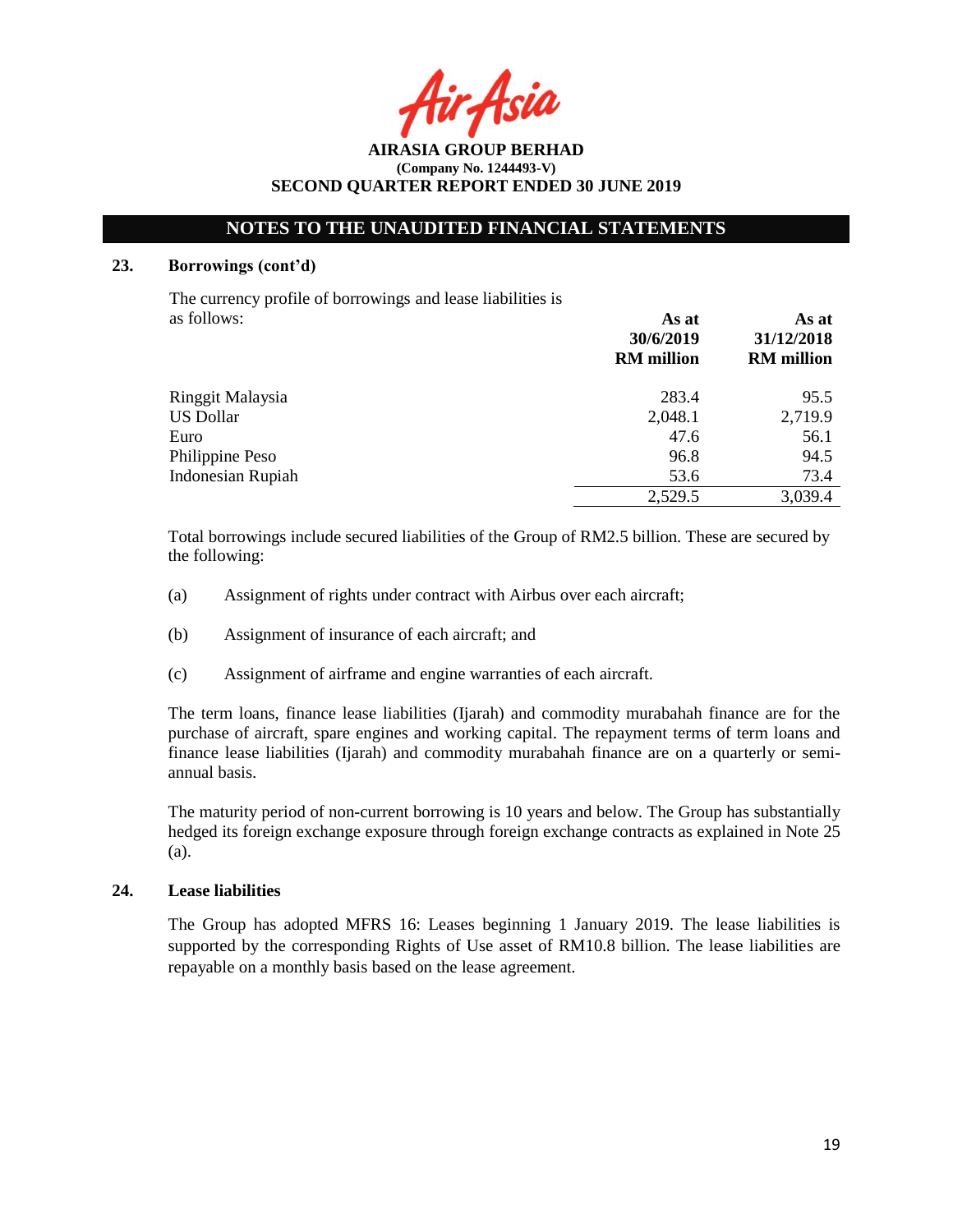Asia

# **NOTES TO THE UNAUDITED FINANCIAL STATEMENTS**

#### **25. Derivative financial instruments**

(a) Forward Foreign Exchange Contracts

As at 30 June 2019, the Group has entered into Cross-Currency Swaps and Foreign Currency Swaps to hedge the USD dollar liabilities of its aircraft leases into Malaysian Ringgit ("MYR").

(b) Interest Rate Hedging

As at 30 June 2019, the Group has entered into interest rate hedging transactions to hedge against fluctuations in the US\$ Libor on its existing aircraft financing.

(c) Fuel Hedging

As at 30 June 2019, the Group has entered into swaps and options for both Brent and Crack, which represent up to 70% of the Group's total budgeted fuel consumption for the remaining of 2019.

For the years 2020 and 2021, the swaps represents up to 70% and 20% of the Group's total budgeted fuel consumption respectively.

#### **Type of Derivatives**

| <b>Type of Derivatives</b>                    |                                                 | <b>Fair value</b>                                             |
|-----------------------------------------------|-------------------------------------------------|---------------------------------------------------------------|
|                                               | <b>Notional Value</b><br><b>Barrels million</b> | 30/6/2019<br><b>Assets/(Liabilities)</b><br><b>RM</b> million |
| <b>Fuel contract</b>                          |                                                 |                                                               |
| less than 1 year                              | 5.6                                             | 47.5                                                          |
| 1 year to 3 years                             | 10.1                                            | 53.5                                                          |
| Total                                         | 15.7                                            | <b>101.0</b>                                                  |
|                                               |                                                 |                                                               |
| Interest rate contracts                       | <b>RM</b> million                               | <b>RM</b> million                                             |
| less than 1 year                              | 253.6                                           | (1.9)                                                         |
| 1 year to 3 years                             | 300.9                                           | (8.5)                                                         |
| More than 3 years<br>$\overline{\phantom{0}}$ | 1,322.3                                         | (57.2)                                                        |
| Total                                         | 1,876.8                                         | (67.6)                                                        |
| <b>Foreign currency contracts</b>             | <b>RM</b> million                               | <b>RM</b> million                                             |
| less than 1 year                              | 207.2                                           | 52.1                                                          |
| 1 year to 3 years<br>۰                        | 358.7                                           | 92.5                                                          |
| More than 3 years                             | 619.0                                           | 137.1                                                         |
| <b>Total</b>                                  | 1,184.9                                         | 281.7                                                         |

The related accounting policies, cash requirements of the derivatives, risks associated with the derivatives and policies to mitigate those risks are unchanged since the last financial year.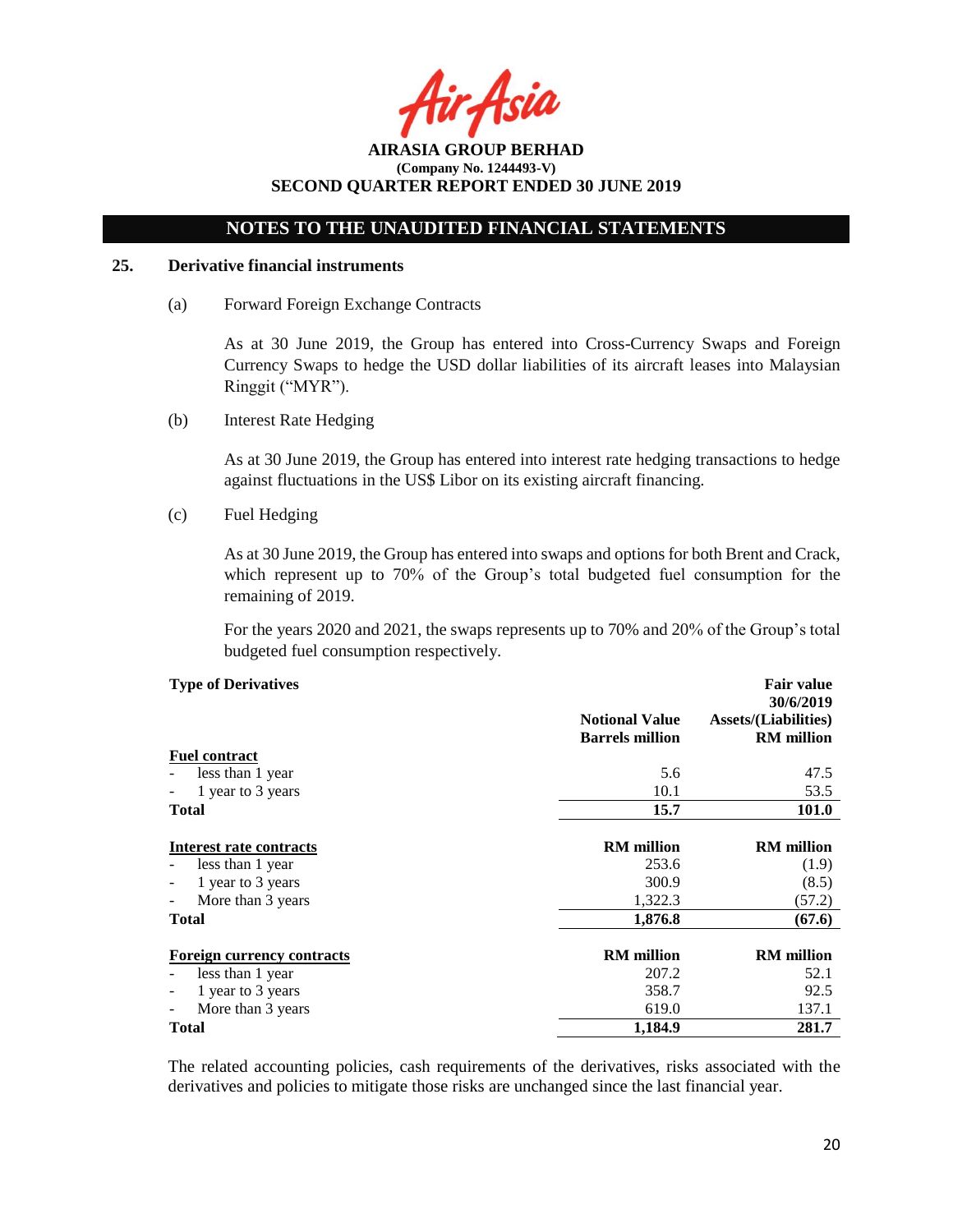Asia

### **NOTES TO THE UNAUDITED FINANCIAL STATEMENTS**

#### **26. Status of corporate proposals announced**

*Proposed sales and leaseback for twenty five (25) aircraft to CastleLake L.P*

On 8<sup>th</sup> August 2019, AACL completed the disposal of its entire equity interest in Merah Aviation Asset Holding Limited, Merah Aviation Asset Holding Two Limited, Merah Aviation Asset Holding Three Limited, Merah Aviation Asset Holding Four Limited and Merah Aviation Asset Holdings Five Limited which holds five (5) aircraft assets each. The total gross proceeds received to date from the proposed sales and leaseback of a total of twenty-five (25) aircraft is USD739.4 million.

#### **27. Post balance sheet events**

There are no post balance sheet events to be reported.

### **28. Contingent assets**

As at the date of this report, the Group does not have any contingent assets.

## **29. Changes in contingent liabilities since the last annual balance sheet date**

There were no material changes in contingent liabilities since the audited financial statements of the Group for the financial year ended 31 December 2018.

#### **30. Capital commitments outstanding not provided for in the interim financial report**

Capital commitments for property, plant and equipment:

|                                 | As at<br>30/6/2019<br><b>RM</b> million | As at<br>31/12/2018<br><b>RM</b> million |
|---------------------------------|-----------------------------------------|------------------------------------------|
| Approved and contracted for     | 115,310.9                               | 88,640.5                                 |
| Approved but not contracted for | 48.9                                    | 26.4                                     |
|                                 | 115,359.8                               | 88,666.9                                 |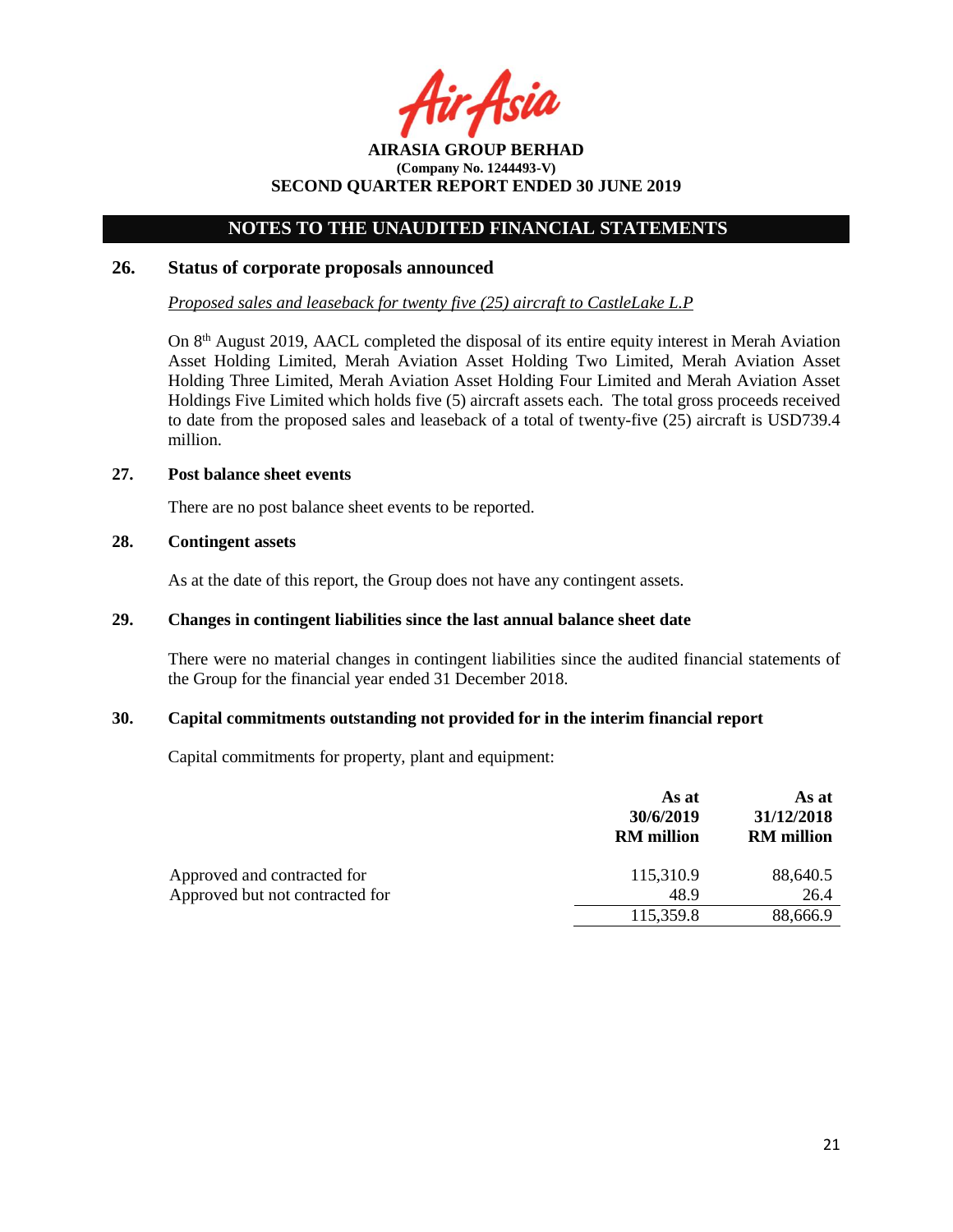# **NOTES TO THE UNAUDITED FINANCIAL STATEMENTS**

### **31. Material related party transactions**

Significant related party transactions which were entered into on agreed terms and conditions for the quarter ended 30 June 2019 are set out below:

|    |                                               | <b>Quarter ended</b><br>30/6/2019<br><b>RM</b> million | <b>Quarter ended</b><br>30/6/2018<br><b>RM</b> million |
|----|-----------------------------------------------|--------------------------------------------------------|--------------------------------------------------------|
| 1. | Transaction of the Group with associates of a |                                                        |                                                        |
|    | subsidiary                                    |                                                        |                                                        |
|    | a. Lease rental income on aircraft            |                                                        |                                                        |
|    | Thai AirAsia                                  | 67.9                                                   | 121.9                                                  |
|    | India AirAsia                                 | 38.3                                                   | 55.7                                                   |
|    | Japan AirAsia                                 | 11.9                                                   | 7.8                                                    |
|    | Transaction of the Group with company with    |                                                        |                                                        |
|    | common directors and shareholders             |                                                        |                                                        |
|    | a. Lease rental income on aircraft            |                                                        |                                                        |
|    | PT Indonesia AirAsia Extra                    |                                                        | 16.7                                                   |
|    | b. Wet lease expenses on aircraft             |                                                        |                                                        |
|    | PT Indonesia AirAsia Extra                    | 26.0                                                   | 31.9                                                   |
|    | c. Purchase of cargo transportation capacity  |                                                        |                                                        |
|    | AirAsia X Berhad                              | 42.6                                                   |                                                        |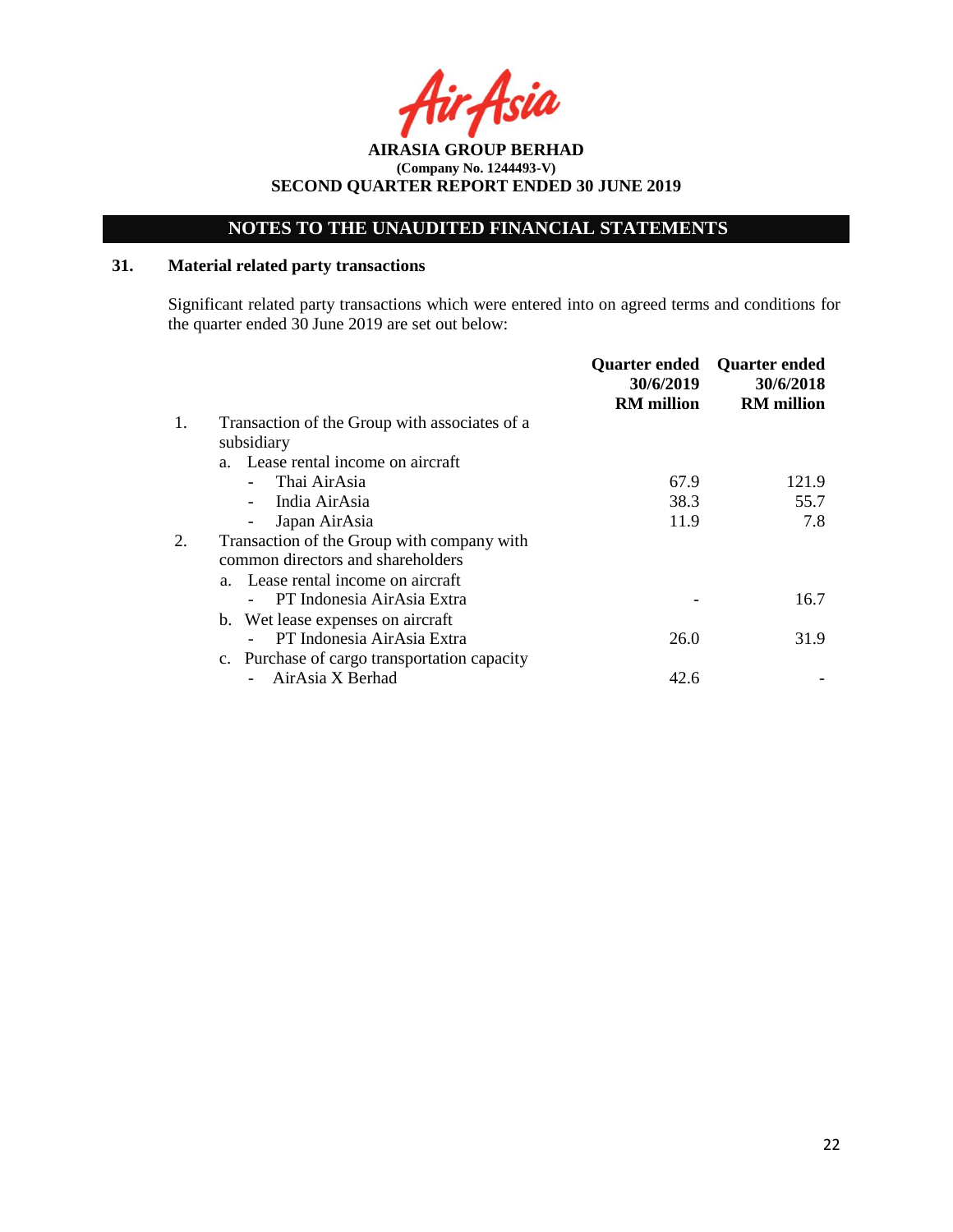**AIRASIA GROUP BERHAD (Company No. 1244493-V) SECOND QUARTER REPORT ENDED 30 JUNE 2019**

#### **32. Review of Group Performance**

#### *Consolidated Group Performance*

The Group's EBITDA for 2Q19 reduced to RM472.6 million from RM520.5 million recorded in 2Q18. For 2Q19, the Group recorded a Loss Before Tax ("LBT") of RM202.5 million compared to a Profit Before Tax ("PBT") of RM275.0 million in 2Q18. Included in this loss was an amount of RM147.0 million, being our share of prior years losses at AAI previously not recognised, now recognised as a result of the increase in our investment in AAI. The current quarter LBT was also impacted by a charge of RM19.8 million due to foreign exchange losses.

#### **Airline**

#### **Performance indicators**

|                                    | Apr - Jun 2019 | Apr - Jun 2018 | Change % |
|------------------------------------|----------------|----------------|----------|
| Passengers Carried                 | 12,839,204     | 10,878,146     | 18%      |
| Capacity                           | 15,093,048     | 12,722,682     | 19%      |
| Seat Load Factor                   | 85%            | 86%            | $-0.4%$  |
| RPK (million)                      | 15,766         | 13,612         | 16%      |
| ASK (million)                      | 18,645         | 15,962         | 17%      |
| Average Fare (RM)                  | 178            | 172            | 3%       |
| Unit Passenger Revenue (RM)        | 222            | 217            | 2%       |
| Revenue / ASK (sen)                | 15.40          | 14.83          | 4%       |
| Revenue / ASK (US cents)           | 3.70           | 3.57           | 4%       |
| Cost / ASK (sen)                   | 15.77          | 13.77          | 15%      |
| Cost / ASK (US cents)              | 3.79           | 3.31           | 15%      |
| Cost / ASK-ex Fuel (sen)           | 9.95           | 8.05           | 24%      |
| Cost / ASK-ex Fuel (US cents)      | 2.39           | 1.94           | 24%      |
| Aircraft (end of period)           | 146            | 124            | 22       |
| Average Stage Length (km)          | 1,233          | 1,249          | $-1%$    |
| Number of Flights                  | 83,112         | 70,368         | 18%      |
| <b>Fuel Consumed (Barrels)</b>     | 2,991,983      | 2,587,339      | 16%      |
| Average Fuel Price (US\$ / Barrel) | 87             | 89             | $-3%$    |

Exchange Rate: RM:USD – 4.158 - Prior year US cent and dollar are restated at current average exchange rate during the quarter and year to date for ease of reference

Average Fuel Price/ Barrel restated using current average exchange rate for comparison is US\$85/barrel

@ Capacity 2019 include capacity for IAAX aircrafts that was transferred to IAA in 4Q2018.

# Statistics exclude Logistic and Leasing operations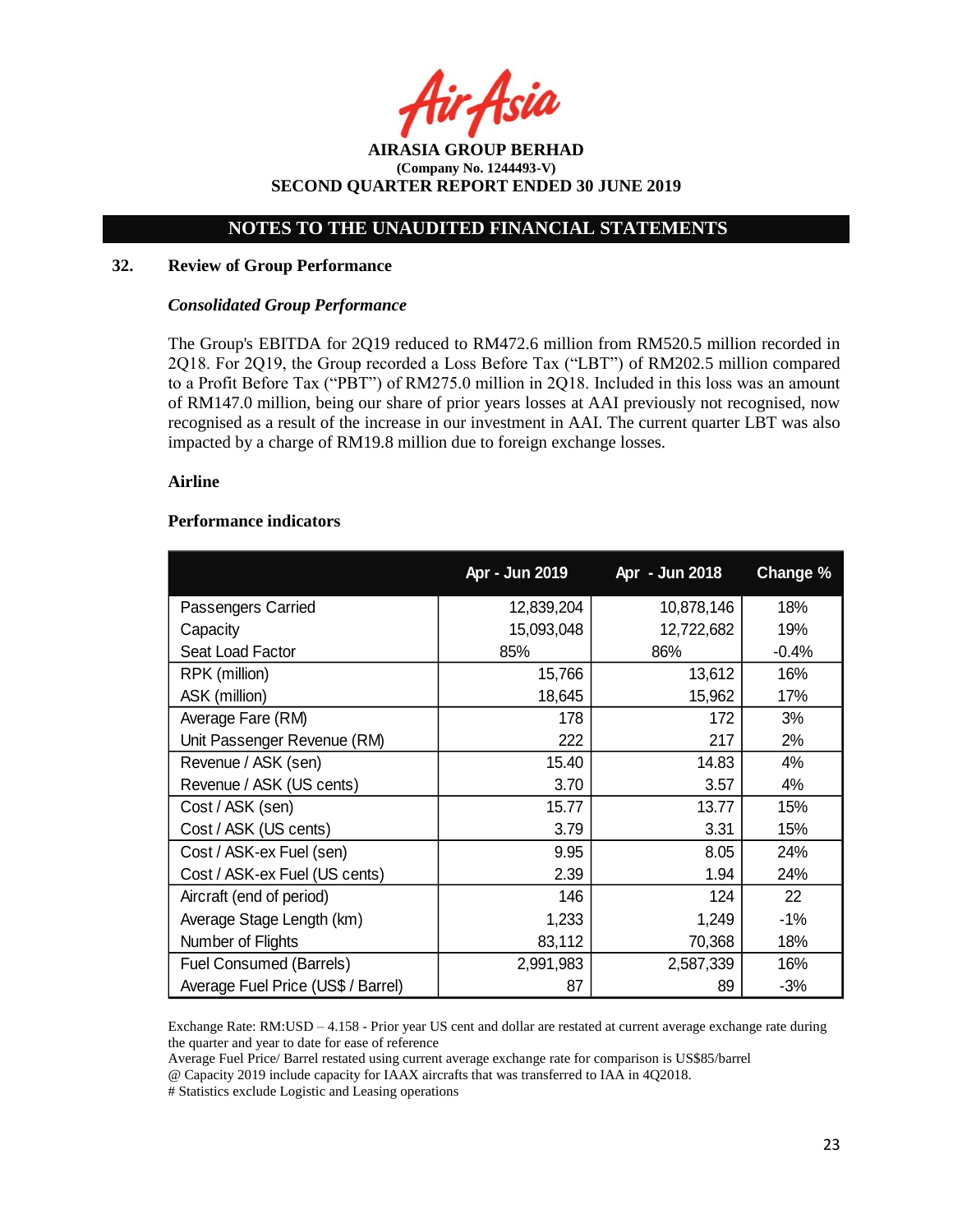## **NOTES TO THE UNAUDITED FINANCIAL STATEMENTS**

#### **32. Review of Group Performance - Airline (cont'd.)**

Total Group Revenue for the airline business for 2Q19 grew 17% to RM3,028.8 million, from RM2,599.2 million recorded in 2Q18. The growth was mainly attributed to an 18% increase in total passengers carried and a 2% increase in Unit Passenger Revenue of RM222 from RM217 previously.

In Malaysia, capacity for the quarter grew 13%, while IAA added 5% (excluding transfers of aircrafts of IAAX in 4Q18) and PAA added the highest capacity at 18%. Unit Passenger Revenue grew 6% for IAA, 13% for PAA while MAA showed a reduction of 5%. Group RASK improved to 3.70 US cents in the current quarter compared to 3.57 US cents previously. Group CASK for 2Q19 increased to 3.79 US cents from 3.31 US cents in the corresponding quarter. For 2Q19, CASK ex fuel has increased to 2.39 US cents from 1.94 US cents in 2Q18. This was mainly brought about by increases in staff costs, provisions for maintenance and overhaul, user charges and other related expenses and other operating expenses, due to the increase in operations, as well as the impact of adopting MFRS16: Leases.

The Group's airline EBITDA for 2Q19 was RM436.4 million, compared to RM505.8 million in 2Q18. EBITDA for MAA, IAA and PAA were all positive. However, TAA, AAI and AAJ, the Group's airline associates, reported losses of RM225.1 million, including RM147.0 for AAI reported above.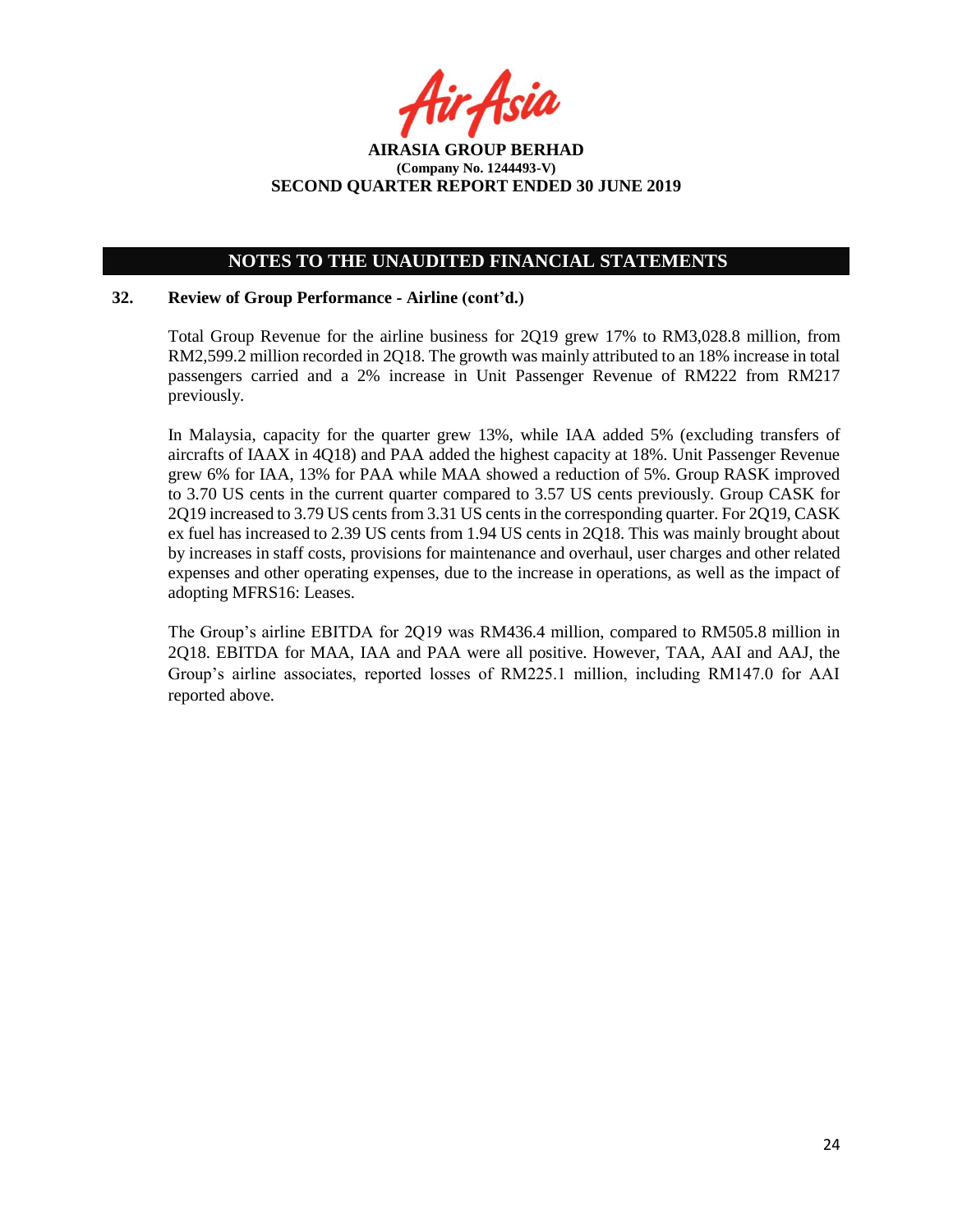**AIRASIA GROUP BERHAD (Company No. 1244493-V) SECOND QUARTER REPORT ENDED 30 JUNE 2019**

### **32. Review of Group Performance - Airline (cont'd.)**

**Cashflow commentary for current quarter against corresponding quarter**

|                                        | Period ended      | Period ended      |
|----------------------------------------|-------------------|-------------------|
| <b>Net Cash Flow</b>                   | 30/6/2019         | 30/6/2018         |
|                                        | <b>RM</b> million | <b>RM</b> million |
| Cash from Operating activities         | 1,252.8           | 1,177.9           |
| Cash from/ $(to)$ Investing activities | 789.3             | (67.1)            |
| Cash from/ $(to)$ Financing activities | (1,977.6)         | (1,052.3)         |
|                                        | 64.5              | 58.5              |

The Group's cash inflow from operations was RM1,252.8 million, compared to inflow of RM1,177.9 million in the same quarter last year. The increase in investing activities arose mainly from the disposal of aircrafts which resulted in the net cash inflow for the period ended 30 June 2019 to be RM64.6 million

#### **The net gearing ratio as at 30 June 2019 and 31 December 2018 are as follows:**

|                                                            | As at             | As at             |
|------------------------------------------------------------|-------------------|-------------------|
|                                                            | 30/6/2019         | 31/12/2018        |
|                                                            | <b>RM</b> million | <b>RM</b> million |
| Borrowings and lease liabilities (current and non current) | 13,523.1          | 3,039.4           |
| Less: Deposit, cash and bank balances                      | 3,227.0           | 3,326.9           |
| <b>Net Debt</b>                                            | 10,296.1          | Nil               |
| <b>Total equity</b>                                        | 7,574.1           | 7,784.5           |
| Net gearing ratio (times)                                  | 1.4               | Nil               |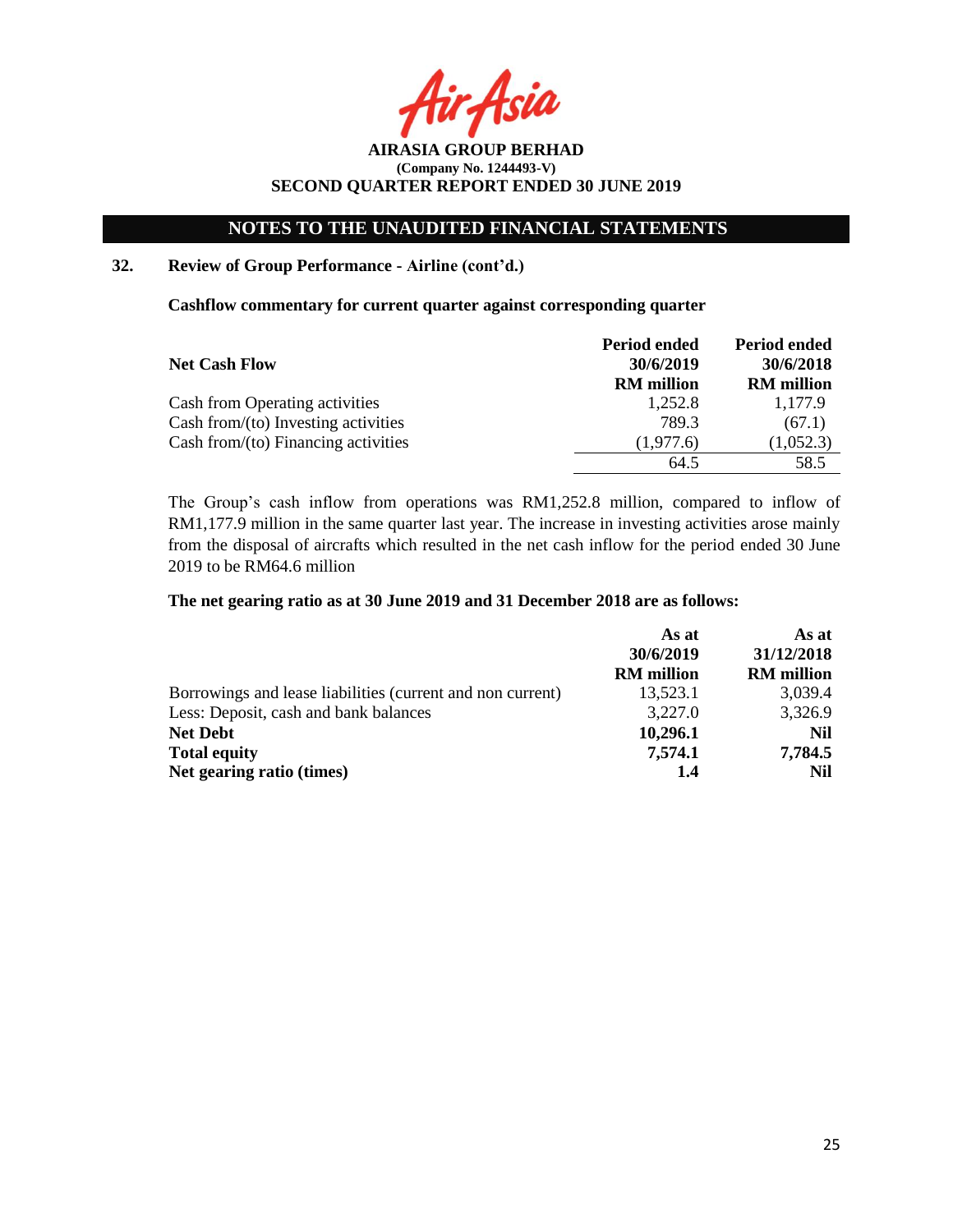Asia

**AIRASIA GROUP BERHAD (Company No. 1244493-V) SECOND QUARTER REPORT ENDED 30 JUNE 2019**

### **32. Review of Group Performance - Airline (cont'd.)**

*Associate's Performance*

### **(a) Thai Air Asia Co. Ltd ("Thai AirAsia")**

#### **Performance indicators**

|                                    | Apr-Jun   | Apr-Jun   | <b>Change</b> |
|------------------------------------|-----------|-----------|---------------|
|                                    | 2019      | 2018      | %             |
| Passengers Carried                 | 5,578,878 | 5,310,361 | 5%            |
| Capacity                           | 6,751,500 | 6,278,154 | 8%            |
| Seat Load Factor                   | 83%       | 85%       | $-2$          |
| RPK (million)                      | 5,643     | 5,194     | 9%            |
| ASK (million)                      | 6,903     | 6,147     | 12%           |
| Average Fare (THB)                 | 1,390     | 1,402     | $-1%$         |
| Unit Passenger Revenue (THB)       | 1,726     | 1,709     | $1\%$         |
| Revenue / ASK (THB)                | 1.39      | 1.47      | $-5%$         |
| Revenue / ASK (US cents)           | 0.04      | 0.05      | $-5%$         |
| Cost / ASK (THB)                   | 1.57      | 1.59      | $-1%$         |
| Cost / ASK (US cents)              | 0.05      | 0.05      | $-1%$         |
| Cost / ASK-ex Fuel (THB)           | 1.02      | 1.02      | $0\%$         |
| Cost / ASK-ex Fuel (US cents)      | 0.03      | 0.03      | $0\%$         |
| Aircraft (end of period)           | 62        | 59        | 3             |
| Average Stage Length (km)          | 1,023     | 978       | 5%            |
| Number of Flights                  | 37,364    | 34,771    | 7%            |
| Fuel Consumed (Barrels)            | 1,268,541 | 1,113,753 | 14%           |
| Average Fuel Price (US\$ / Barrel) | 93        | 98        | $-5%$         |

Exchange Rate: THB:USD – 31.65 - Prior year US cent and dollar are restated at current average exchange rate for ease of reference

Average Fuel Price/ Barrel restated using current average exchange rate for comparison is US\$100/barrel # CASK with adjustments of MFRS16 is THB1.01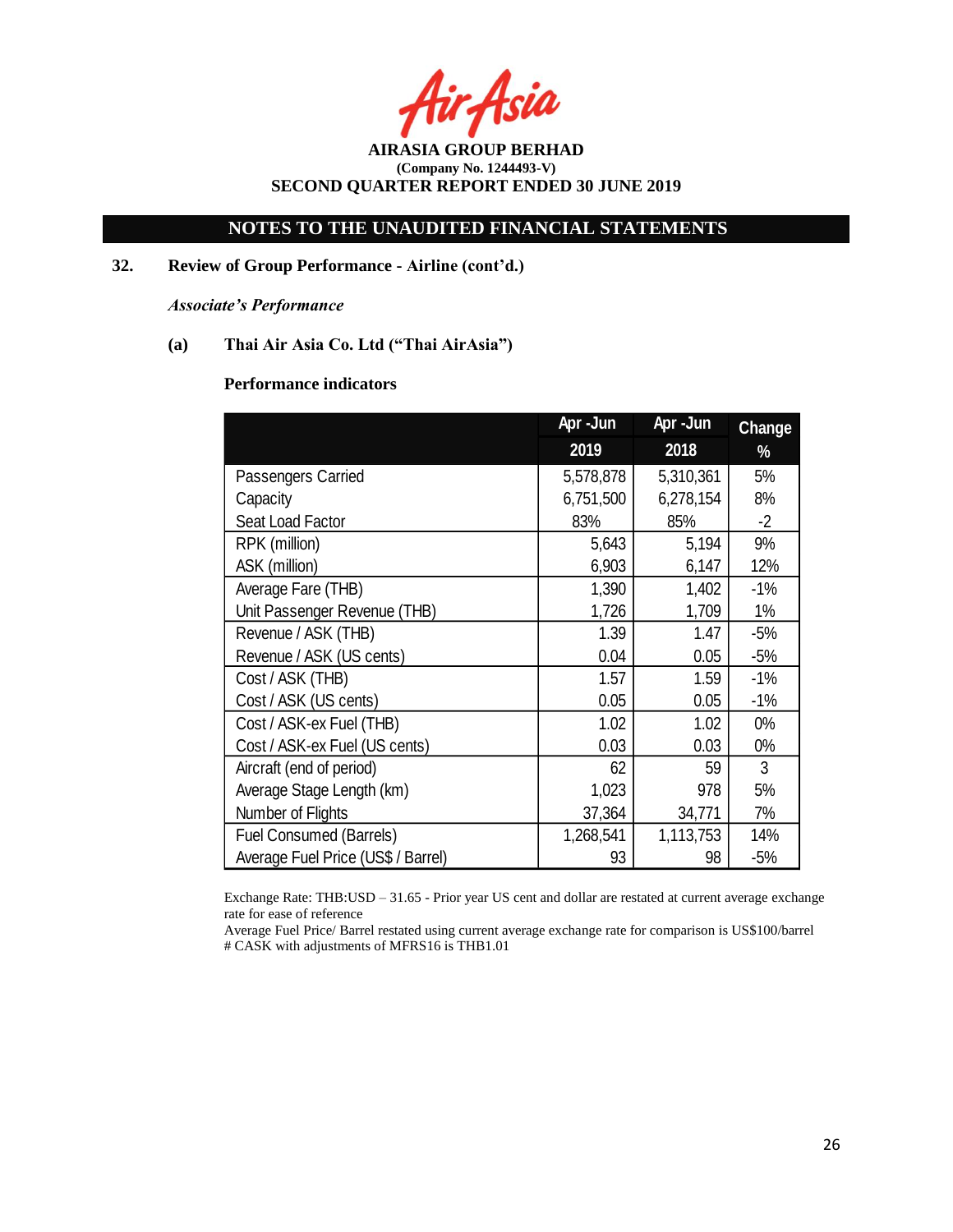Asia

### **NOTES TO THE UNAUDITED FINANCIAL STATEMENTS**

### **32. Review of Group Performance - Airline (cont'd.)**

**(a) Thai Air Asia Co. Ltd ("Thai AirAsia")**

#### **Financial Statements**

|                                                                                                                                                                                           | Apr-Jun<br>2019<br><b>THB'000</b>                                                 | Apr-Jun<br>2018<br><b>THB'000</b>                                                   |
|-------------------------------------------------------------------------------------------------------------------------------------------------------------------------------------------|-----------------------------------------------------------------------------------|-------------------------------------------------------------------------------------|
| Revenue                                                                                                                                                                                   | 9,608,664                                                                         | 9,050,601                                                                           |
| Operating expenses:<br>- Staff costs<br>- Aircraft fuel expenses<br>- Maintenance and overhaul<br>- User charges and other related expenses<br>- Other operating expenses<br>Other income | (1,829,845)<br>(3,730,514)<br>(952, 547)<br>(1,313,239)<br>(1,212,537)<br>185,222 | (1,411,646)<br>(3,521,848)<br>(820, 967)<br>(1,222,650)<br>(1, 145, 532)<br>230,924 |
| <b>EBITDAR</b>                                                                                                                                                                            | 755,204                                                                           | 1,158,882                                                                           |
| Depreciation of property, plant and equipment<br>Aircraft operating lease expenses<br>Finance income<br>Finance costs<br>Foreign exchange gains                                           | (426, 790)<br>(1,340,130)<br>8,867<br>(179, 816)<br>212,480                       | (406, 886)<br>(1,264,245)<br>21,014<br>(177, 202)<br>(49, 165)                      |
| Loss before taxation                                                                                                                                                                      | (970, 185)                                                                        | (717, 602)                                                                          |
| Tax expense<br>Deferred taxation                                                                                                                                                          | 91,040                                                                            | 150,083                                                                             |
| <b>Loss after taxation</b>                                                                                                                                                                | (879, 145)                                                                        | (567, 519)                                                                          |

\*EBITDAR – Earnings Before Interest, Depreciation, Amortisation and Rental

Thai AirAsia is an associate company owned 45% by AirAsia Berhad. As such it is accounted for using the equity method, as permitted by the Malaysian Accounting Standards Board MFRS128, Investments in Associates. Thai AirAsia have not adopted MFRS 16: Leases as shown above but adjustments were made at the Group consolidated financial statements to align the accounting policy to the Group.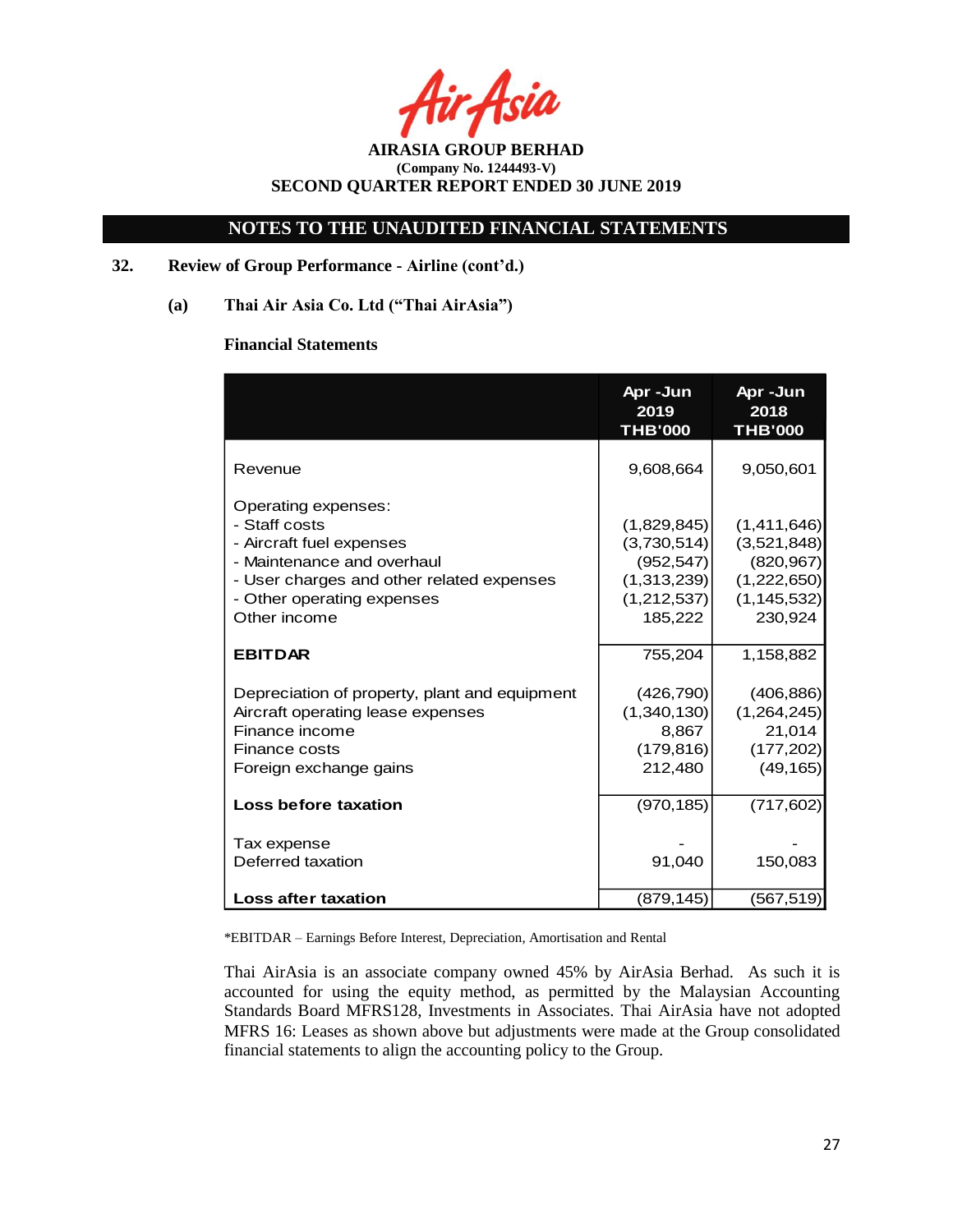### **NOTES TO THE UNAUDITED FINANCIAL STATEMENTS**

### **32. Review of Group Performance - Airline (cont'd.)**

**(a) Thai Air Asia Co. Ltd ("Thai AirAsia")**

#### **Financial Statements**

| <b>Year Ended</b>                | <b>June 2019</b><br><b>THB'000</b> | <b>Dec 2018</b><br><b>THB'000</b> |
|----------------------------------|------------------------------------|-----------------------------------|
|                                  |                                    |                                   |
| Property, plant and equipment    | 25,449,940                         | 26,129,012                        |
| Intangible assets                | 22,655                             | 26,991                            |
| Inventory                        | 286,590                            | 188,318                           |
| Aircraft maintenance reserve     | 5,047,561                          | 4,532,741                         |
| Other debtors and prepayments    | 2,149,105                          | 2,131,639                         |
| Amounts due from related parties | 1,374,778                          | 872,217                           |
| Cash and Short term deposits     | 2,843,201                          | 4,036,976                         |
| <b>Total Assets</b>              | 37,173,830                         | 37,917,894                        |
|                                  |                                    |                                   |
| Sales in advance                 | 4,163,914                          | 4,986,935                         |
| Other creditors and accruals     | 4,079,255                          | 3,593,021                         |
| Amount due to related parties    | 734,355                            | 699,190                           |
| <b>Borrowings</b>                | 8,275,633                          | 7,583,055                         |
| Lease liabilities                | 12,252,368                         | 13,219,322                        |
| Deferred tax liabilities         |                                    | 58,303                            |
| <b>Total Liabilities</b>         | 29,505,525                         | 30,139,826                        |
|                                  |                                    |                                   |
| Share capital                    | 435,555                            | 435,555                           |
| Retained earnings                | 7,232,750                          | 7,342,513                         |
| <b>Total Equity</b>              | 7,668,305                          | 7,778,068                         |
|                                  |                                    |                                   |

Thai AirAsia recorded Total Revenue of THB9,608.7 million in 2Q19, 6% higher than 2Q18 of THB9,050.6 million. Whilst passengers carried increased by 5%, Load Factor is down marginally to 83%. Unit Passenger Revenue increased marginally by 1%.

Thai AirAsia reported EBITDAR of THB755.2 million, against EBITDAR of THB1,158.9 million in 2Q18, a decrease of 35% whilst LBT widens from THB718.6 million to THB970.2 million. This is mainly attributable to lower average fare as a result of low pricing from competitors despite the increase in passengers carried with RASK showing a decrease of 5% from THB1.47 to THB1.39. The CASK show a marginal decrease of 1% to THB1.57 with CASK-ex Fuel remaining constant. The cost remain well controlled.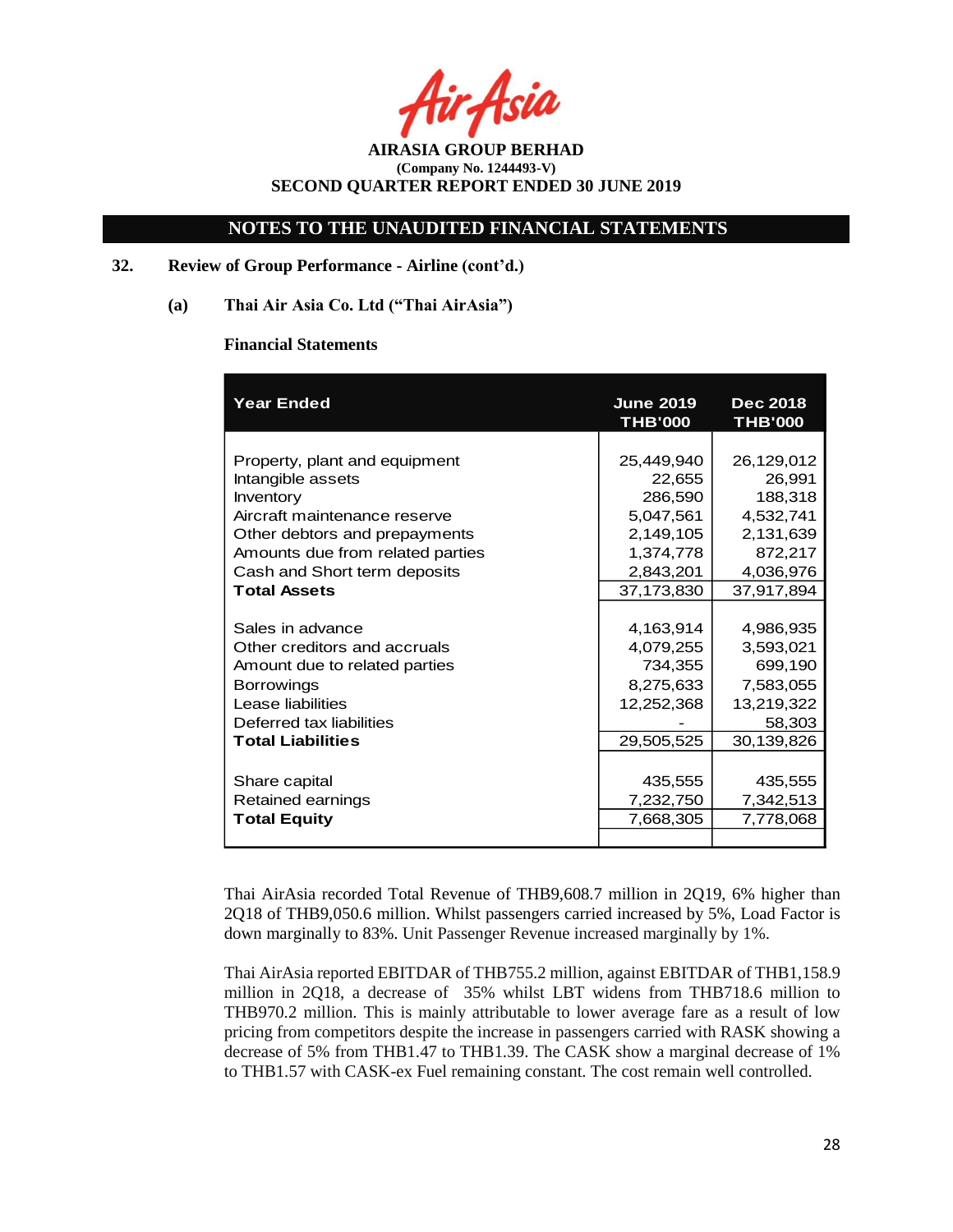Asia

**AIRASIA GROUP BERHAD (Company No. 1244493-V) SECOND QUARTER REPORT ENDED 30 JUNE 2019**

### **32. Review of Group Performance - Airline (cont'd.)**

#### **(b) AirAsia (India) Limited ("AirAsia India")**

| <b>Quarter Ended</b>               | Apr - Jun<br>2019 | Apr -Jun<br>2018 | Change<br>% |
|------------------------------------|-------------------|------------------|-------------|
| Passengers Carried                 | 2,286,992         | 1,827,805        | 25%         |
| Capacity                           | 2,536,380         | 2,095,740        | 21%         |
| Seat Load Factor                   | 90%               | 87%              | 3           |
| RPK (million)                      | 2,495             | 1,895            | 32%         |
| ASK (million)                      | 2,756             | 2,136            | 29%         |
| Average Fare (INR)                 | 3,657             | 3,394            | 8%          |
| Unit Passenger Revenue (INR)       | 4,023             | 3,745            | 7%          |
| Revenue / ASK (INR cents)          | 328.25            | 315.57           | 4%          |
| Revenue / ASK (US cents)           | 4.72              | 4.54             | 4%          |
| Cost / ASK (INR cents)             | 336.27            | 339.72           | $-1%$       |
| Cost / ASK (US cents)              | 4.84              | 4.89             | $-1%$       |
| Cost / ASK-ex Fuel (INR cents)     | 193.84            | 185.03           | 5%          |
| Cost / ASK-ex Fuel (US cents)      | 2.79              | 2.66             | 5%          |
| Aircraft (end of period)           | 21                | 18               | 17%         |
| Average Stage Length (km)          | 1,087             | 1,019            | 7%          |
| Number of Flights                  | 14,091            | 11,643           | 21%         |
| Fuel Consumed (Barrels)            | 495,821           | 397,374          | 25%         |
| Average Fuel Price (US\$ / Barrel) | 114               | 123              | $-8%$       |

#### **Performance indicators**

Exchange Rate: RM:USD – 69.49- Prior year US cent and dollar are restated at current average exchange rate during the quarter and year to date for ease of reference

Average Fuel Price/ Barrel restated using current average exchange rate for comparison is US\$120/barrel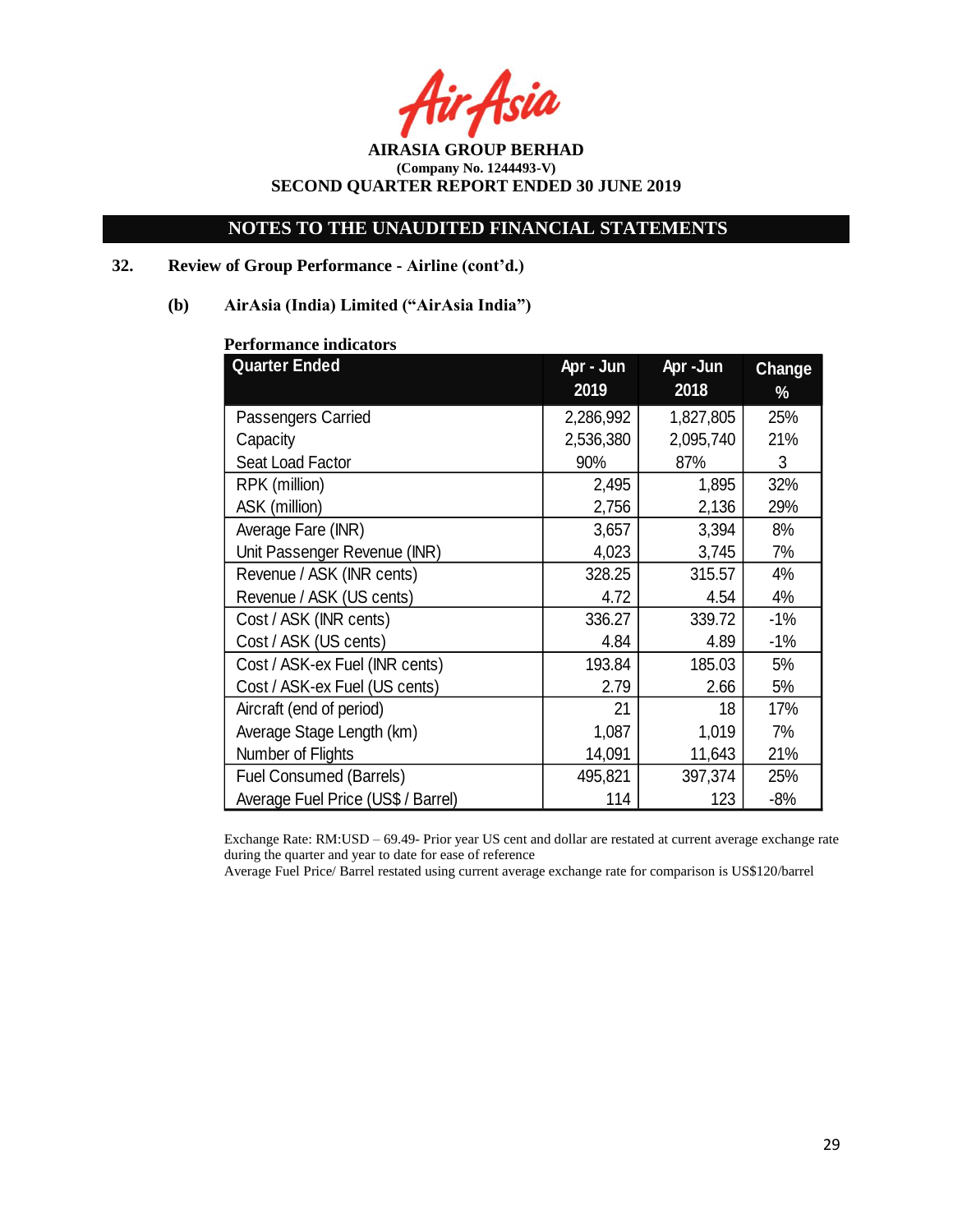Asia

**AIRASIA GROUP BERHAD (Company No. 1244493-V) SECOND QUARTER REPORT ENDED 30 JUNE 2019**

# **32. Review of Group Performance - Airline (cont'd.)**

**(b) AirAsia (India) Limited ("AirAsia India")**

# **Financial Statements**

|                                                                                                                                                                                                                                  | Apr-Jun<br>2019<br><b>INR'000</b>                                                   | Apr-Jun<br>2018<br><b>INR'000</b>                                                            |
|----------------------------------------------------------------------------------------------------------------------------------------------------------------------------------------------------------------------------------|-------------------------------------------------------------------------------------|----------------------------------------------------------------------------------------------|
| Revenue                                                                                                                                                                                                                          | 9,047,367                                                                           | 6,496,798                                                                                    |
| Operating expenses:<br>- Staff costs<br>- Aircraft fuel expenses<br>- Maintenance and overhaul<br>- User charges and other related expenses<br>- Aircraft operating lease expenses<br>- Other operating expenses<br>Other income | (1, 184, 874)<br>(3,925,678)<br>(1,302,679)<br>(1,238,707)<br>(422, 788)<br>153,353 | (859, 642)<br>(3,304,560)<br>(953, 645)<br>(832,956)<br>(1,009,968)<br>(263, 335)<br>242,389 |
| <b>EBITDA</b>                                                                                                                                                                                                                    | 1,125,994                                                                           | (484, 919)                                                                                   |
| Depreciation of property, plant and equipment<br>Finance income<br>Finance costs<br>Foreign exchange gains/(loss)                                                                                                                | (1,092,002)<br>35,455<br>(290, 557)<br>70,052                                       | (29, 438)<br>6,329<br>(7,892)<br>(102, 296)                                                  |
| Loss before tax                                                                                                                                                                                                                  | (151,058)                                                                           | (618, 216)                                                                                   |
| Tax expense<br>Deferred taxation                                                                                                                                                                                                 |                                                                                     |                                                                                              |
| Loss after tax                                                                                                                                                                                                                   | (151, 058)                                                                          | (618, 216)                                                                                   |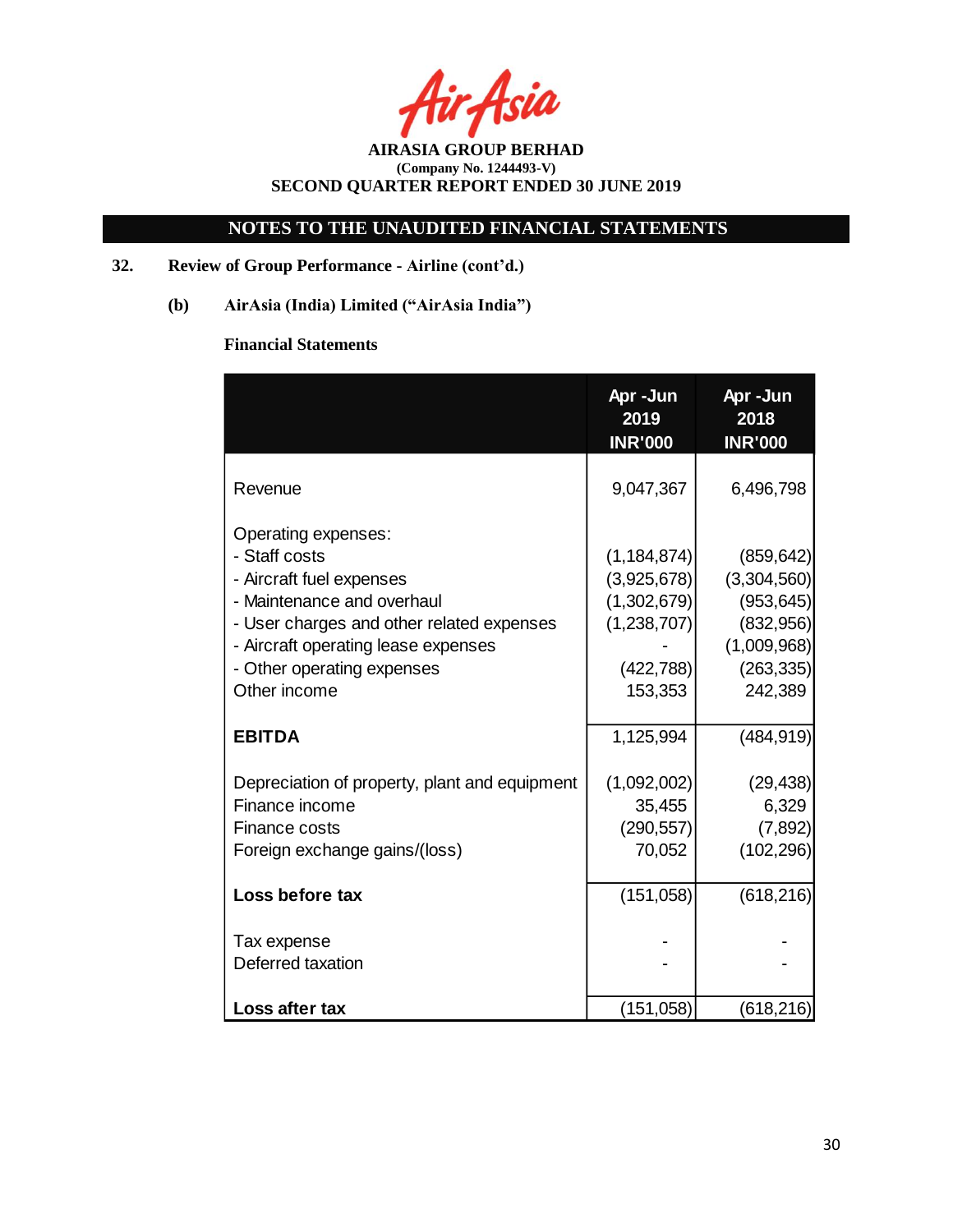**AIRASIA GROUP BERHAD (Company No. 1244493-V) SECOND QUARTER REPORT ENDED 30 JUNE 2019**

### **32. Review of Group Performance - Airline (cont'd.)**

**(b) AirAsia (India) Limited ("AirAsia India")**

#### **Financial Statements**

| <b>Year Ended</b>                | <b>June 2019</b><br><b>INR'000</b> | <b>Dec 2018</b><br><b>INR'000</b> |
|----------------------------------|------------------------------------|-----------------------------------|
|                                  |                                    |                                   |
| Property, plant and equipment    | 19,353,746                         | 819,922                           |
| Inventory                        | 278,683                            | 202,784                           |
| Other debtors and prepayments    | 2,535,001                          | 2,017,172                         |
| Amounts due from related parties | 4,573,585                          | 3,448,262                         |
| Cash and Short term deposits     | 2,937,077                          | 986,740                           |
| <b>Total Assets</b>              | 29,678,092                         | 7,474,880                         |
|                                  |                                    |                                   |
| Sales in advance                 | 1,386,392                          | 1,348,673                         |
| Other creditors and accruals     | 2,877,504                          | 4,735,878                         |
| Amount due to related parties    | 8,711,200                          | 6,399,077                         |
| Lease liabilities                | 19,319,980                         |                                   |
| <b>Borrowings</b>                | 1,000,000                          | 1,121,216                         |
| <b>Total Liabilities</b>         | 33,295,076                         | 13,604,844                        |
|                                  |                                    |                                   |
| Share capital                    | 10,337,000                         | 5,337,000                         |
| Retained earnings                | (13,953,984)                       | (11, 466, 964)                    |
| <b>Total Equity</b>              | (3,616,984)                        | (6, 129, 964)                     |
|                                  |                                    |                                   |

AirAsia India recorded Total Revenue of INR9,047.4 million in 2Q19, 39% higher than INR6,496.8 million in 2Q18. The increase in revenue was mainly due to a 25% increase in number of passengers carried. Average Fare and Unit Passenger Revenue increased by 8% and 7% respectively whilst Load Factor increased to 90% for 2Q19.

AirAsia India reported a positive EBITDA of INR1,126.0 million compared to negative EBITDA of INR484.9 million in 2Q18. Loss before tax narrows to INR151.1 million compared to INR618.2 million in 2Q18 mainly attributable to the higher Average Fare, Load Factors and number of passengers carried.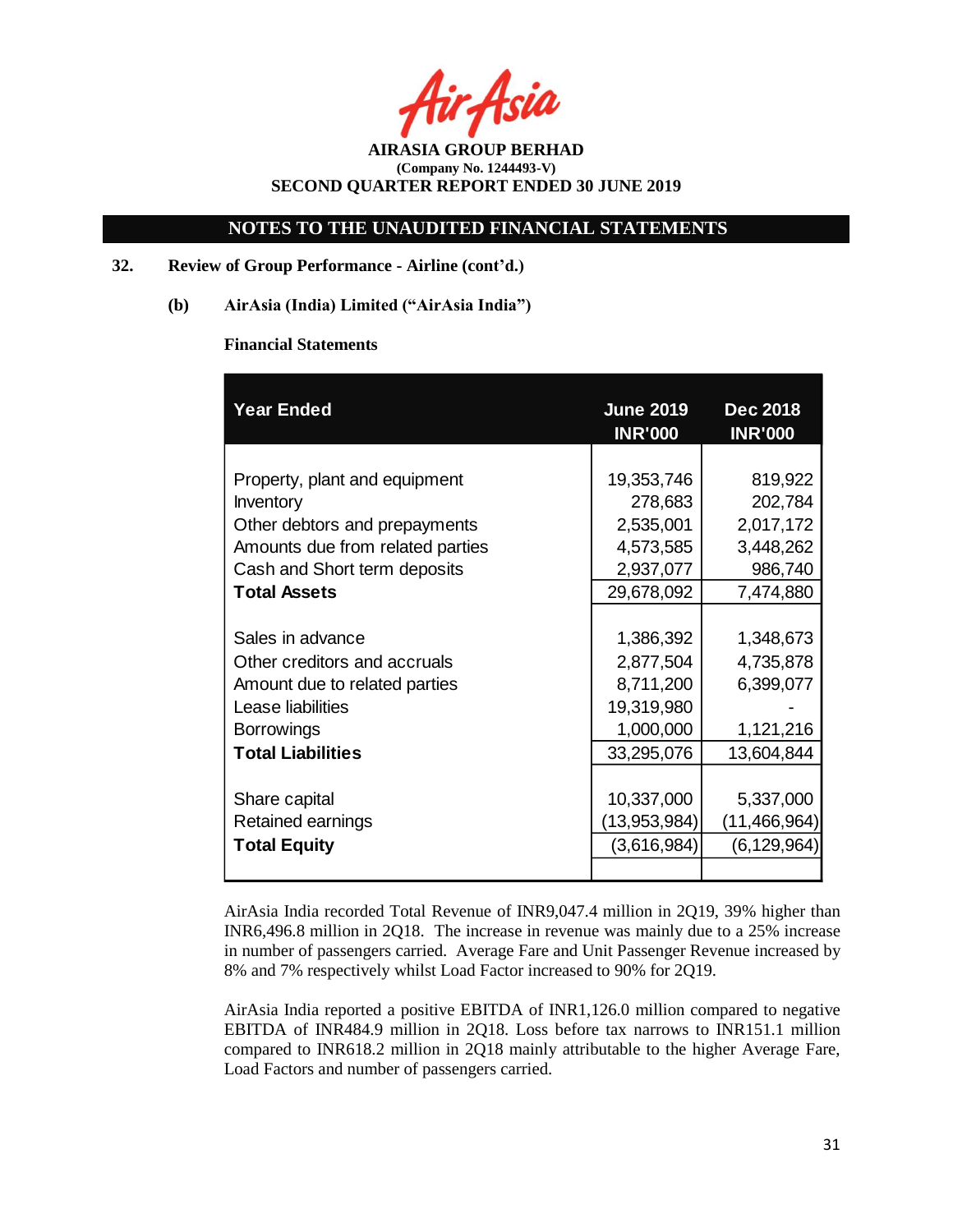Asia

**AIRASIA GROUP BERHAD (Company No. 1244493-V) SECOND QUARTER REPORT ENDED 30 JUNE 2019**

#### **32. Review of Group Performance - Airline (cont'd.)**

#### **(c) AirAsia Japan Co. Ltd ("AirAsia Japan")**

AirAsia Japan is an associate company which is incorporated in Japan. The Group's equity interest in AirAsia Japan is 66.91%.

AirAsia Japan recorded a Net loss of JPY1,454.9 million. AirAsia Japan has not adopted MFRS 16: Leases. The adoption of MFRS16 did not result in a material impact to income statement of AirAsia Japan.

#### **Non-Airline**

The EBITDA for Non Airline businesses are as follows:

|                    | Quarter ended 30/6/2019 |               |                         |                     | Quarter ended 30/6/2018 |               |                         |                            |
|--------------------|-------------------------|---------------|-------------------------|---------------------|-------------------------|---------------|-------------------------|----------------------------|
|                    | Teleport<br>(Logistics) | Air Asia.com  | <b>Big Pay</b><br>Group | RedBeat<br>Ventures | Teleport<br>(Logistics) | Air Asia.com  | <b>Big Pay</b><br>Group | RedBeat<br><b>Ventures</b> |
|                    | <b>RM'000</b>           | <b>RM'000</b> | <b>RM'000</b>           | <b>RM'000</b>       | <b>RM'000</b>           | <b>RM'000</b> | <b>RM'000</b>           | <b>RM'000</b>              |
| Revenue            | 111.521                 | 3.740         | 3.484                   | 44.953              | 24.452                  | 661           | 883                     | 4.124                      |
| Operating expenses | (55, 649)               | (1,889)       | (19, 862)               | (50,068)            | (1,045)                 | (1, 334)      | (4, 844)                | (8, 234)                   |
| EBITDA             | 55.872                  | 851ء،         | (16.378)                | (5, 115)            | 23.407                  | (673)         | (3,961)                 | (4, 110)                   |

Teleport reported an increase in revenue and EBITDA as it consolidates the belly space of Indonesia, Philippines and Malaysia long haul to better bring value to the Group. Airasia.com and Big Pay also reported an increase in revenue as it gains traction.

#### **33. Variation of results against preceding quarter**

The Group recorded a Net Profit of RM46.8 million for the quarter under review, a decrease of 54% against the Net Profit of RM101.6 million in the immediately preceding quarter ended 31 March 2019 mainly due to the recognition of the past share of associate losses of AirAsia India.

#### **34. Profit forecast**

No profit forecast has been issued.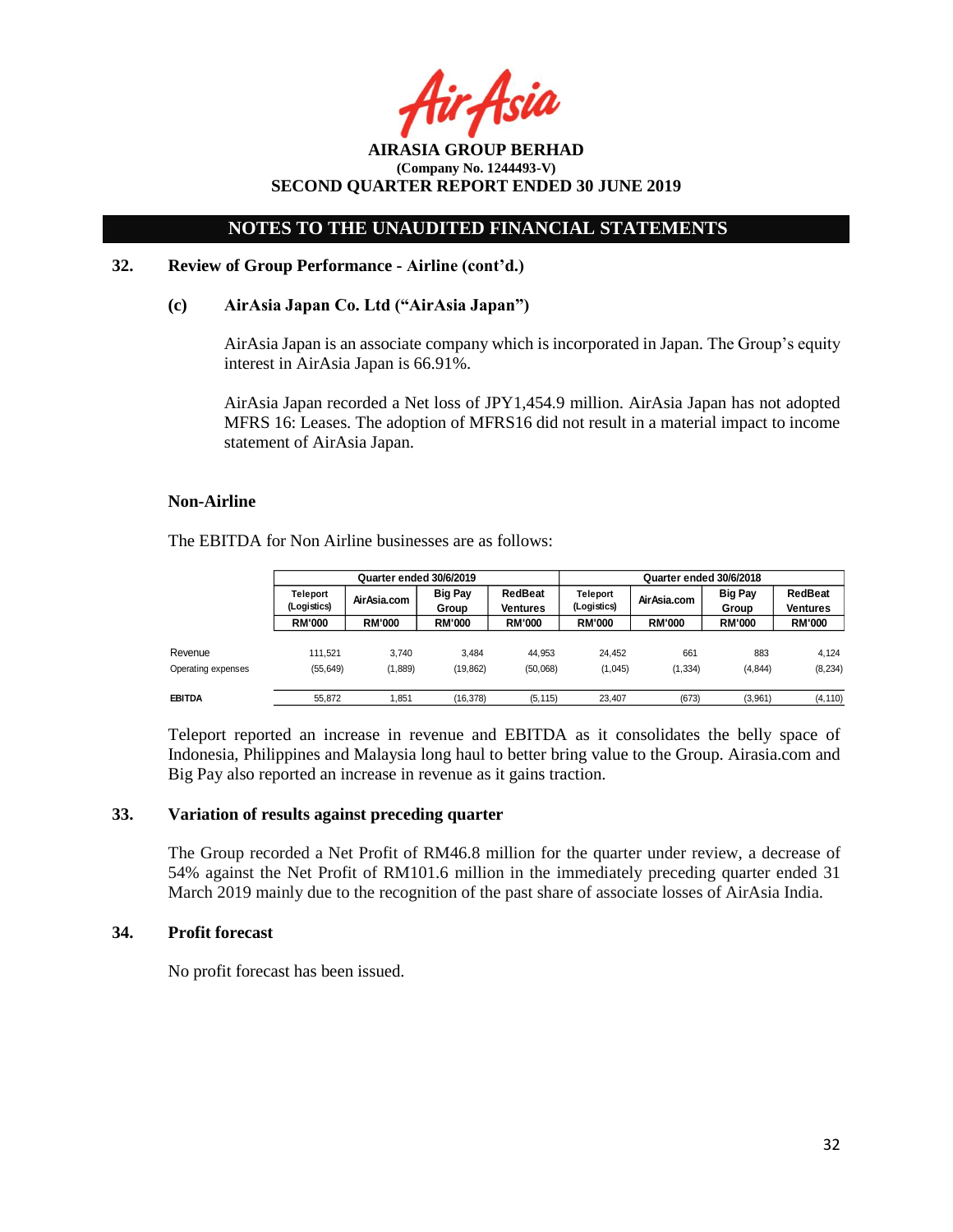r Asia

**AIRASIA GROUP BERHAD (Company No. 1244493-V) SECOND QUARTER REPORT ENDED 30 JUNE 2019**

### **35. Commentary on prospects**

For the airline business, load factors for the rest of 2019 is expected to remain strong whilst fares are expected to hold following the 1H19 trends. Our strategy remains to gain dominance in the countries we operate in, especially within the ASEAN region. This year, we have planned for a net fleet growth of 20 aircraft across our AOCs. We expect to receive our first A321neo in November which is more fuel efficient, has longer range on top of bringing additional 50 seats.

We continue to work on reducing costs including investment in digitalization which we believe will help reduce costs in the long run. We have also hedged 70% and 85% of our fuel requirement for 3Q and 4Q 2019 at average Brent hedge prices of US\$62/bbl and US\$60.77/bbl respectively.

The Group will continue its focus on its transformation into a travel and financial platform as per our recent annoucement of leadership reorganisation. Teleport (logistics business) is expected to see encouraging growth as we continue to seek tie ups with different airlines, as well as SMEs. Teleport aims to launch teleport.social, a social commerce enabler, in 2019. AirAsia.com is being developed as a full-fledged one-stop travel and lifestyle platform whilst BigPay will be rolled out in multiple markets in ASEAN with the target to get a e-money license in Singapore in 2019.

With the initiatives in place, the Board remains positive that the overall core results of the Group in 2019 will be better than 2018.

#### **36. Material Litigation**

As at 28 August 2019, there was no material litigation against the Group.

### **37. Other matters**

In prior year, AirAsia Berhad ("AAB"), a wholly owned subsidiary of the Company, received a Writ of Summons and Statement of Claim ("Claim") dated 10 December 2018 and on 31 January 2019, Malaysia Airports (Sepang) Sdn Bhd ("MASSB") filed claims at the High Court of Malaya at Kuala Lumpur, claiming the additional RM23 per Passenger Services Charges ("PSC") which AAB was required to collect effective 1 July 2018.

On 23 January 2019, AAB filed a statement of defence in which it contended that the claims are made without justification and are unreasonable and that the claim by MASSB is misconceived, invalid and/or premature as MASSB has not complied with and/or availed itself of the statutory provisions for dispute resolution. Accordingly, AAB has filed an application to strike out the suit on the above grounds.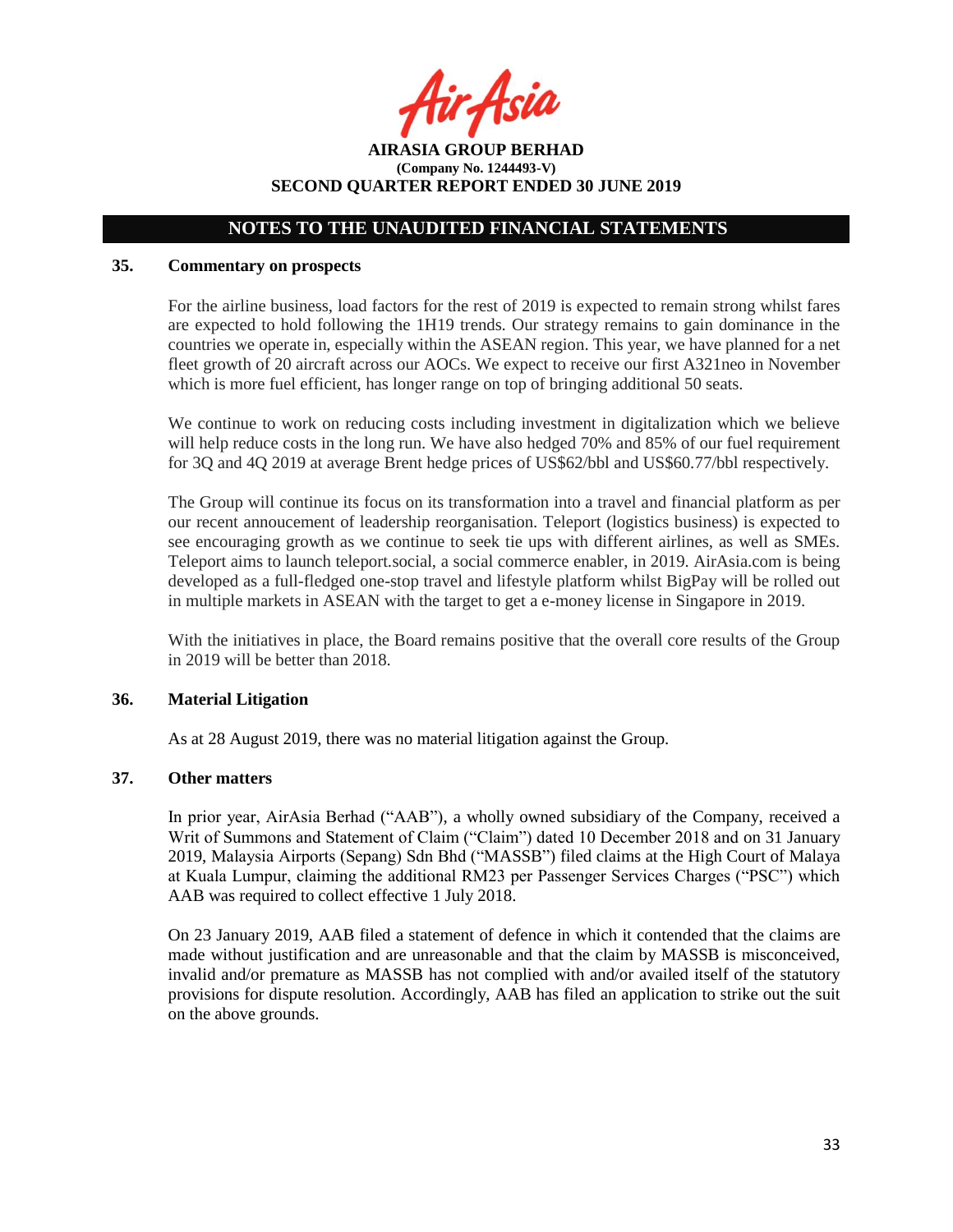## **NOTES TO THE UNAUDITED FINANCIAL STATEMENTS**

### **37. Other matters (cont'd.)**

On 14 May 2019, AAB filed a Judicial Review application to compel MAVCOM who had decline to decide on the above dispute, to adjudicate the disputes between AAB and MASSB which was provided under the MAVCOM Act.

On 18 July 2019, the suit was heard and the High Court allowed the Summary Judgement application by MASSB but dismissed AAB application to strike out the suit.

AAB will take necessary act to preserve our interests, including appealing against the said decision and applying for a stay of execution.

### **38. Earnings per share**

Basic earnings per share is calculated by dividing the net profit attributable to owners of the Company for the financial period by the weighted average number of ordinary shares in issue during the financial period.

|                                                               | <b>INDIVIDUAL</b><br><b>QUARTER</b> |                               | <b>CUMULATIVE</b>          |                            |  |
|---------------------------------------------------------------|-------------------------------------|-------------------------------|----------------------------|----------------------------|--|
|                                                               | Quarter<br>ended<br>30/6/2019       | Quarter<br>ended<br>30/6/2018 | Year<br>ended<br>30/6/2019 | Year<br>ended<br>30/6/2018 |  |
| Net profit attributable to owners of<br>the Company (RM'000)  | 17,340                              | 361,814                       | 144,781                    | 1,503,353                  |  |
| Weighted average number of<br>ordinary shares in issue ('000) | 3,341,974                           | 3,341,974                     | 3,341,974                  | 3,341,974                  |  |
| Basic and diluted earnings per share<br>(sen)                 | 0.5                                 | 10.8                          | 3.3                        | 45.0                       |  |

The Group does not have in issue any financial instruments on other contracts that may entitle its holder to ordinary shares and therefore, dilutive to its basic earnings per share.